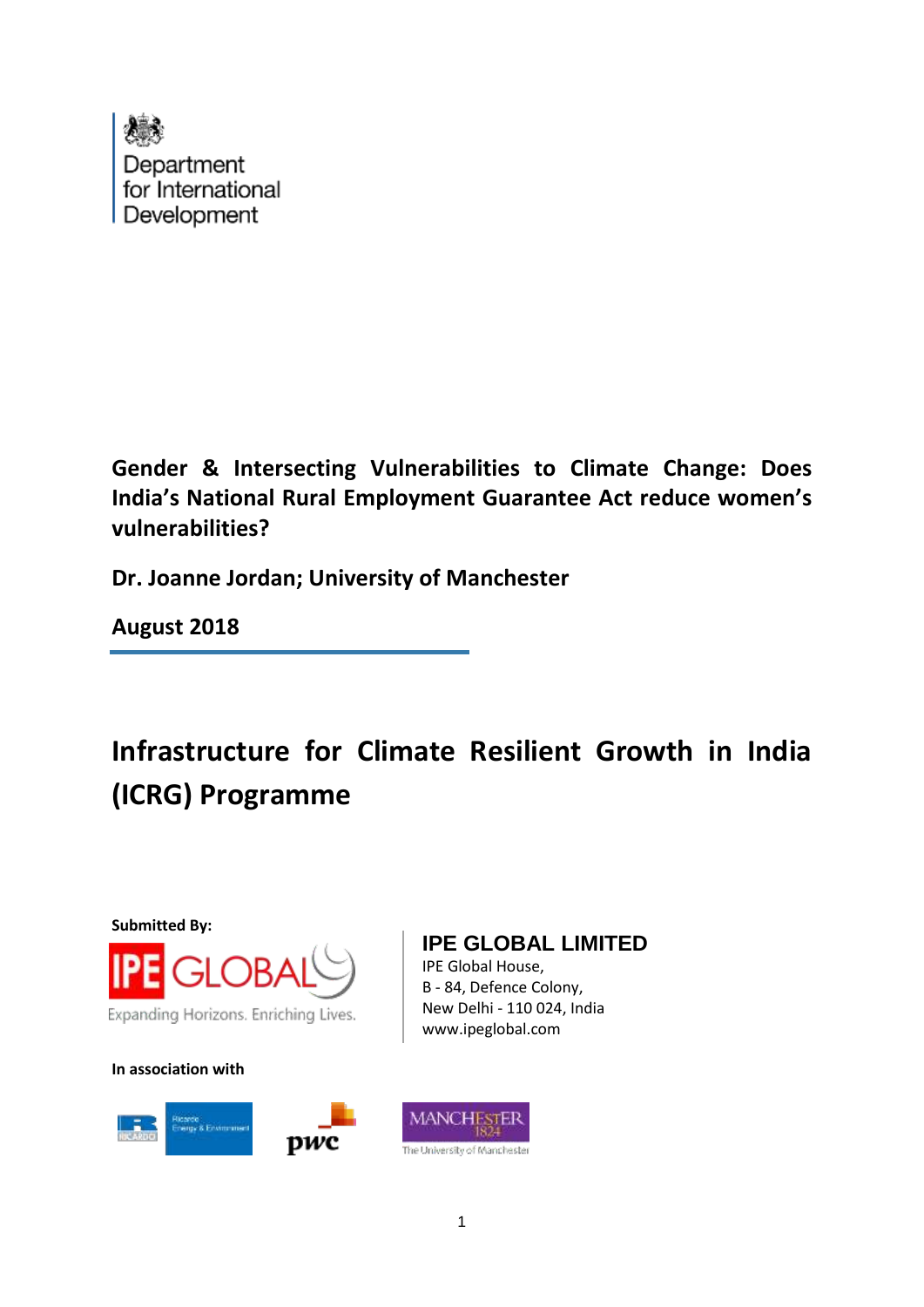# **Gender and intersecting vulnerabilities to climate change: does India's national rural employment guarantee act reduce women's vulnerability?**

Jordan, J. C.

### **Abstract**

Social protection has become a component of global development. Recently, there has been a growing interest in its potential to reduce women's vulnerability to climate shocks; however, there is a lack of evidence to substantiate these links. This paper contributes to the current limited empirical evidence by investigating the potential of the Mahatma Gandhi National Rural Employment Guarantee Act (MGNREGA) to reduce women's vulnerability to climate shocks, through mixed method case-study research in three villages in Odisha, Bihar and Chhattisgarh in India. The findings provide evidence that MGNREGA's potential to reduce women's vulnerability to climate shocks is limited by: (1) Lack of access to employment that does not depend on climate sensitive economic activities (2) Unpaid care work responsibilities (3) Lack of bargaining power and control in decision-making on planning and implementation of MGNREGA (4) Lack of implementation and monitoring of gender sensitive provisions in MGNREGA (5) Uneven distribution of benefits from asset creation in MGNREGA.

**Keywords**: climate change; vulnerability; gender; social protection; MGNREGA; India

## **1. Introduction**

Climate change is now widely recognised as one of the greatest challenges facing humanity. It will likely lead to potentially devastating impacts on livelihoods, food security, water supply, mental health, and well-being (IPCC, 2014). But people will not all face this challenge in the same way, as the impacts of climate change are unevenly distributed; people that are marginalised in society are especially vulnerable to climate change because of intersecting social processes that create multidimensional inequalities (IPCC, 2014). Hallegatte and Rozenberg's (2017) recent study estimates that up to 122 million additional people could be in extreme poverty in 2030 due to climate change.<sup>i</sup>

Climate change and the inequalities in its impact are a key challenge for social protection programmes aimed at combating extreme poverty in the Global South. Climate change is likely to intensify the types of risks that those enrolled in social protection programmes will experience in the future. Many social protection programmes target women as the main beneficiaries, indeed women as a group are often more vulnerable to climate change when it reinforces existing patterns and practices of discrimination.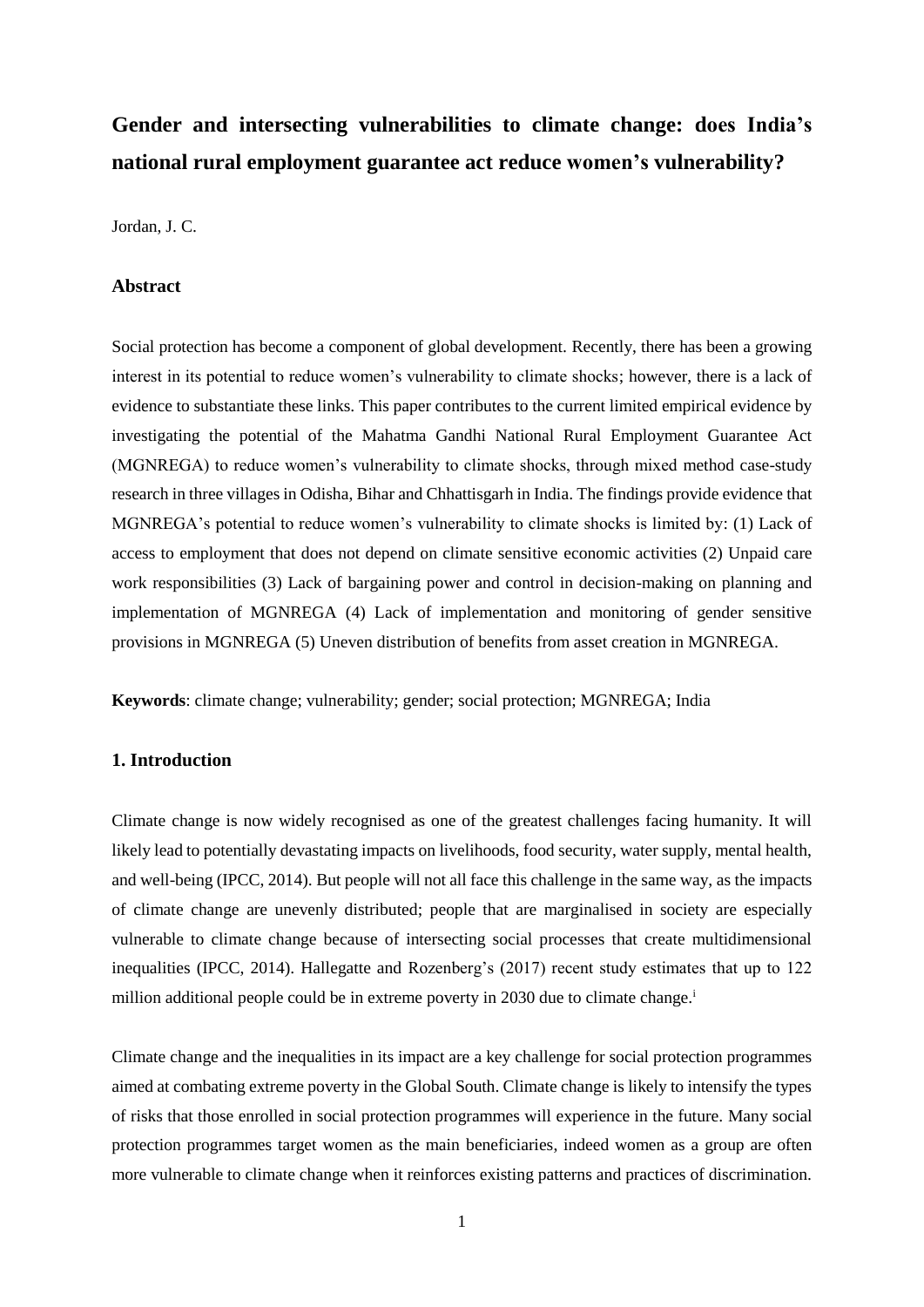Recently, there has been growing interest in the potential role of social protection programmes for reducing women's vulnerability to climate change.

While there are increasing examples of good practice, there is limited robust empirical evidence showing how social protection interventions, directly and indirectly, support women to reduce their vulnerability to climate change. Therefore, this paper aims to add to this limited empirical evidence by 'investigating the potential of the Mahatma Gandhi National Rural Employment Guarantee Actii to reduce women's vulnerability to climate shocks, via mixed method case study research in Khairani, Mansapur, and Annapurna in India. The paper specifically aims to answer two questions: 1) How do socio-cultural contexts and power axes of social differentiation influence how women (including Scheduled Caste and Scheduled Tribe women) are impacted and respond to climate change? 2) How can social protection programmes like MGNREGA facilitate adaptation that addresses women's intersecting vulnerabilities to climate change? India is a suitable place for this research as it is one of the most vulnerable countries to climate change globally and MGNREGA is the largest state-led public works programme in the world, with £53,024 million invested, generating 23,440 million person-days since 2005.

This paper begins by conceptualising vulnerability, gender and social protection, and then outlines the empirical approach adopted for this research. It goes on to examine five key factors that limit MGNREGA's potential to reduce women's vulnerability to climate shock: a lack of access to employment that does not depend on climate sensitive economic activities, unpaid care work responsibilities, lack of bargaining power and control in decision-making on planning and implementation of MGNREGA, lack of implementation and monitoring of gender sensitive provisions in MGNREGA, and uneven distribution of benefits from asset creation in MGNREGA.

## **2. Unpacking gender, vulnerability and social protection**

#### **2.1 Gender and intersecting vulnerabilities**

Vulnerability is a differentiating process (Hilhorst and Bankoff, 2014), its uneven distribution arises from non-climatic factors and from intersecting socio-political processes that create multidimensional inequalities (IPCC, 2014; Seager, 2009). Multiple forces and processes cause vulnerability itself (Kelman et al., 2015; Bankoff, 2003; Wisner et al. 2004), these are often structural. Their underlying causes are largely shaped by economic, demographic, political, social and gendered processes (Thompson-Hall et al., 2016; Marino and Ribot, 2012; Wisner et al., 2004).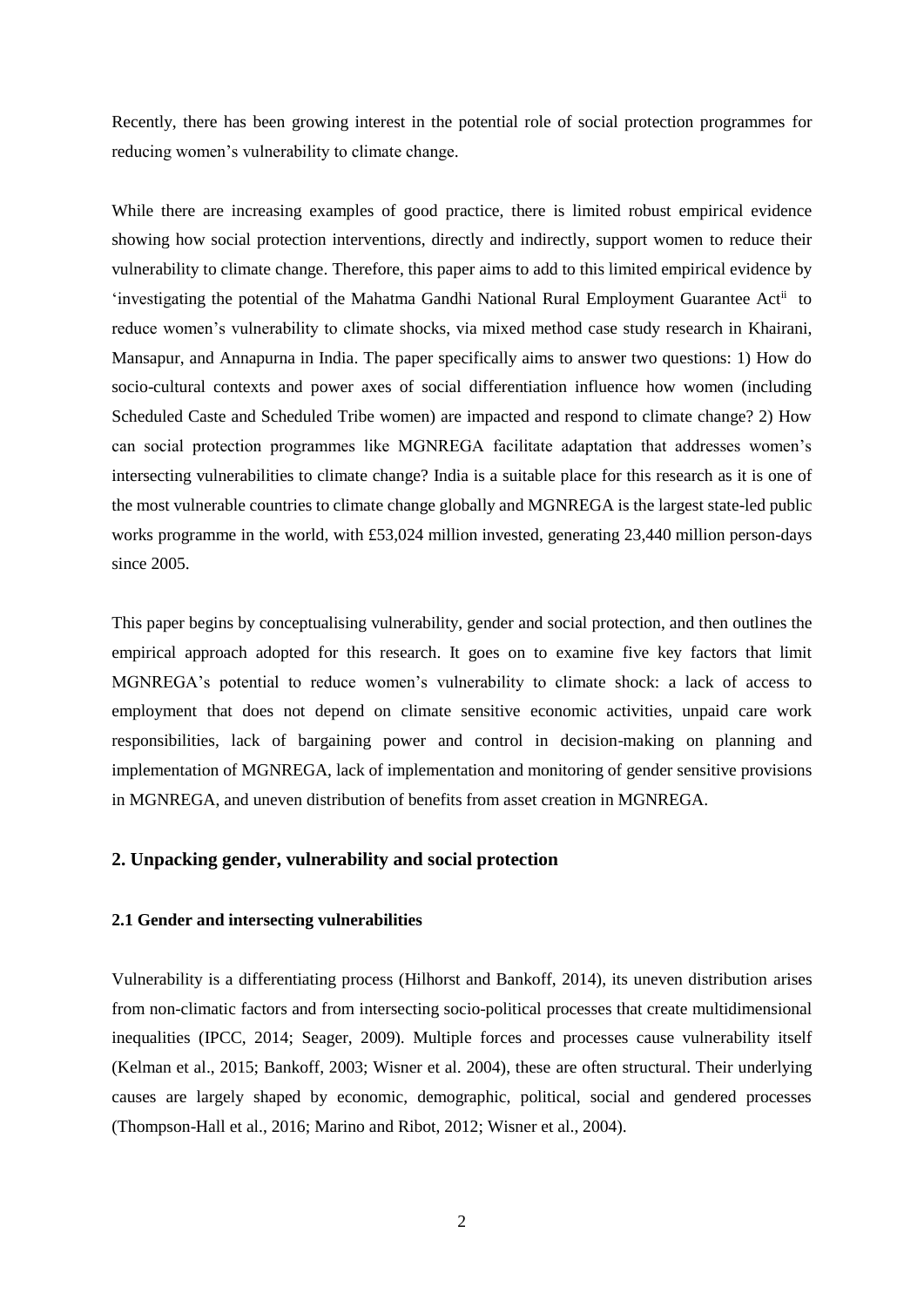The persistent determinants of vulnerability expand to contextual gender and power relations (Blaikie et al. 1994). Gendered vulnerabilities often occur in concert with other vulnerabilities, resulting in synergistic and reinforcing constraints (Tschakert and Machado, 2012). The impacts of climate variability and change are experienced differently by men and women. This is due to socio-cultural norms and practices that influence: access and distribution of resources across time and space; participation in decision-making and politics; division of labour; knowledge and skills; safety and security; power structures, and persistent inequalities (Tschakert, 2012; Nelson and Stathers, 2009; Rossi and Lambrou 2008). This highlights the importance of structures of dominance and social relations in shaping vulnerabilities at the local level (Wisner et al., 2004). Indeed, feminist research has found that households are not uniform units (Agarwal, 1990; Sen, 1990), rather they are sites of competing claims, rights, power, interests and resources, with negotiations frequently shaped by differences (Chant, 2004; Jackson, 2002).

Climate variability and change is likely to exacerbate gendered vulnerabilities (Sultana, 2014). Women as a group are often more vulnerable to various climate and non-climate stresses when such stresses reinforce existing patterns and practices of discrimination (Sultana, 2010; Nelson et al., 2002). A range of socio-cultural practices across socio-economic classes reinforces such vulnerabilities (Kumar and Quisumbing, 2014; Sultana, 2010). However, different groups of women in the same community or even household are not affected equally, or experience the same level of vulnerability (Carr et al., 2016; Sultana, 2014; Wisner et al., 2004) as power operates to create inequalities based upon not only gender, but also other social differences (Nightingale, 2017; Moosa and Tuana, 2014). There are multiple, intersecting axes of difference and identity that shape how the impacts of climate variability and change will be distributed and experienced by individuals and groups (Osbourne, 2015; Elmhirst and Resurrección, 2008). Gender intersects with race/ethnicity, caste, class, age, religion, education, sexuality, seniority, household headship, (dis)ability, life cycle stage, relationship status, and other forms of social difference simultaneously, known as intersectionality (see Crenshaw, 1991; Mohanty, 1988). Intersectionality – 'the interaction between gender, race and other categories of difference in individual lives, social practices, institutional arrangements, and cultural ideologies and the outcomes of these interactions in terms of power' (Davis, 2008: 68), influence the differentiated nature of resilience and its diverse repercussions on vulnerability to climate variability and change (Arora-Jonsson, 2014; Resurrección, 2013; Nightingale, 2011).

Thompson-Hall et al. (2016) argue that the intersection of gender and seniority leads to differentiated vulnerability. Carr and Thompson's (2014) study in Mali found that senior women may be more vulnerable to variable precipitation compared to junior women as they are more dependent on added market sales of rain-fed peanuts to bolster their earnings from their home gardens. Huynch and Resurrección's (2014) study in Vietnam found that gender, household headship, age and stage of life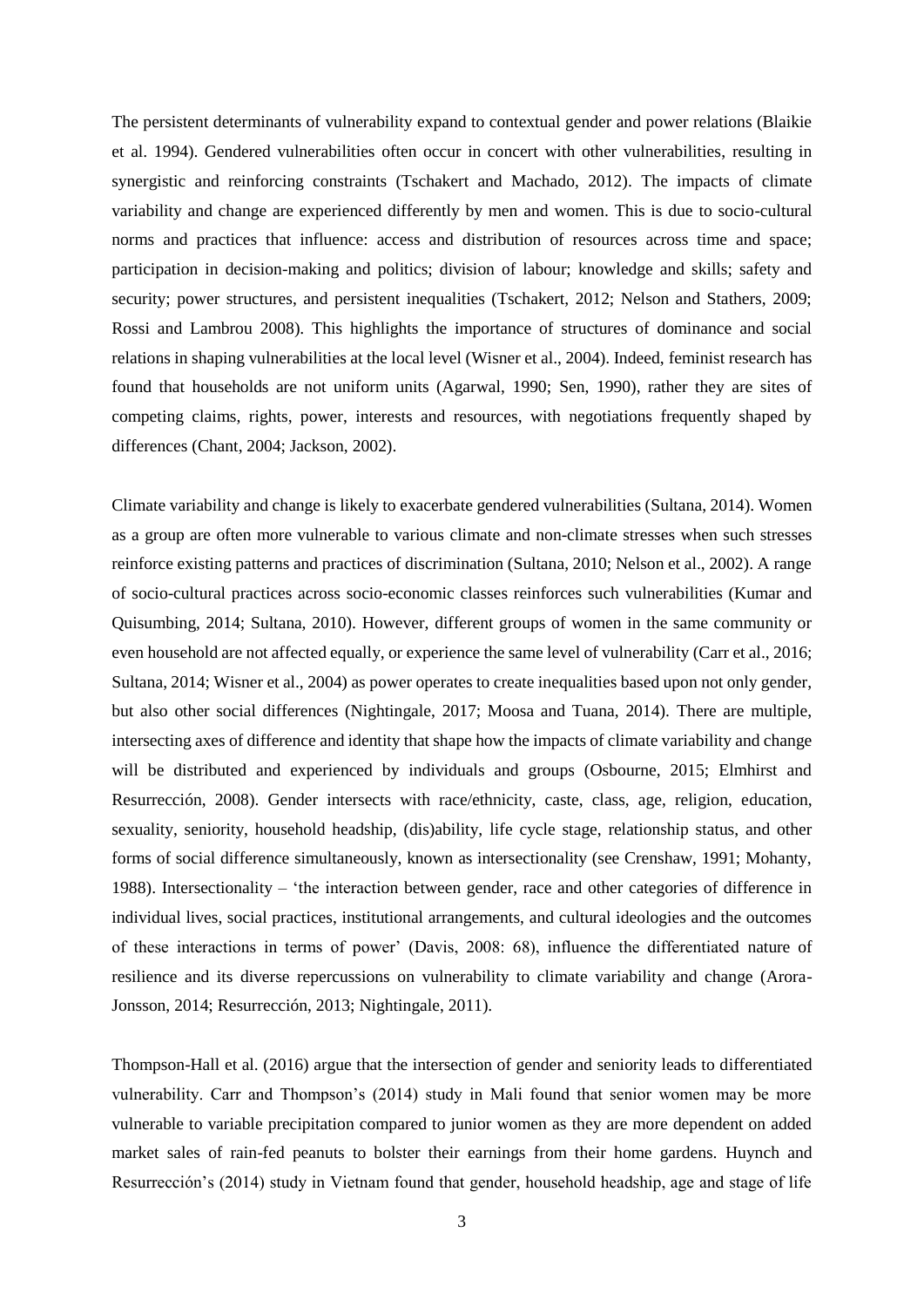influence women's access to water, forestland and credit, which in turn determines their capacity to respond to agricultural water scarcity. For instance, some female-headed households could not adapt to water scarcity through increasing use of water from reservoirs due to their constraints in time and labour management compared to other women and men in male-headed households. In Bihar, Ravera et al's (2016) study found that some higher caste women with higher levels of education and wealth were better able to re-negotiate their roles in decision-making and develop a diversity of proactive ecosystembased management strategies to reduce their vulnerability to a range of stresses.

#### **2.2 Climate change and social protection linkages**

Recently, there has been a growing interest on the part of government and non-governmental organisations (NGOs) in the potential of social protection programmes to reduce vulnerability to climate variability and change for women and vulnerable people (see Heltberg 2007; Stirbu, 2010). Social protection programmes encompass a range of interventions from safety-net programmes to social insurance programmes that enhance vulnerable people's resilience to adverse stresses and shocks that *transfer income and assets to the poor, protect the vulnerable against livelihood risks and enhance the social status and rights of the marginalised, with the overall objectives of extending the benefits of economic growth and reducing the economic or social vulnerability of the poor, vulnerable and marginalised groups'* (Sabates-Wheeler and Devereux, 2006).

Indeed, there is some evidence to suggest that social protection programmes and climate change adaptation can potentially be complementary approaches as both aim to reduce vulnerability. Incorporating climate change adaptation into social protection would mean understanding the ways in which social protection instruments and interventions can potentially contribute to climate change vulnerability reduction (see Table 1).<sup>iii</sup>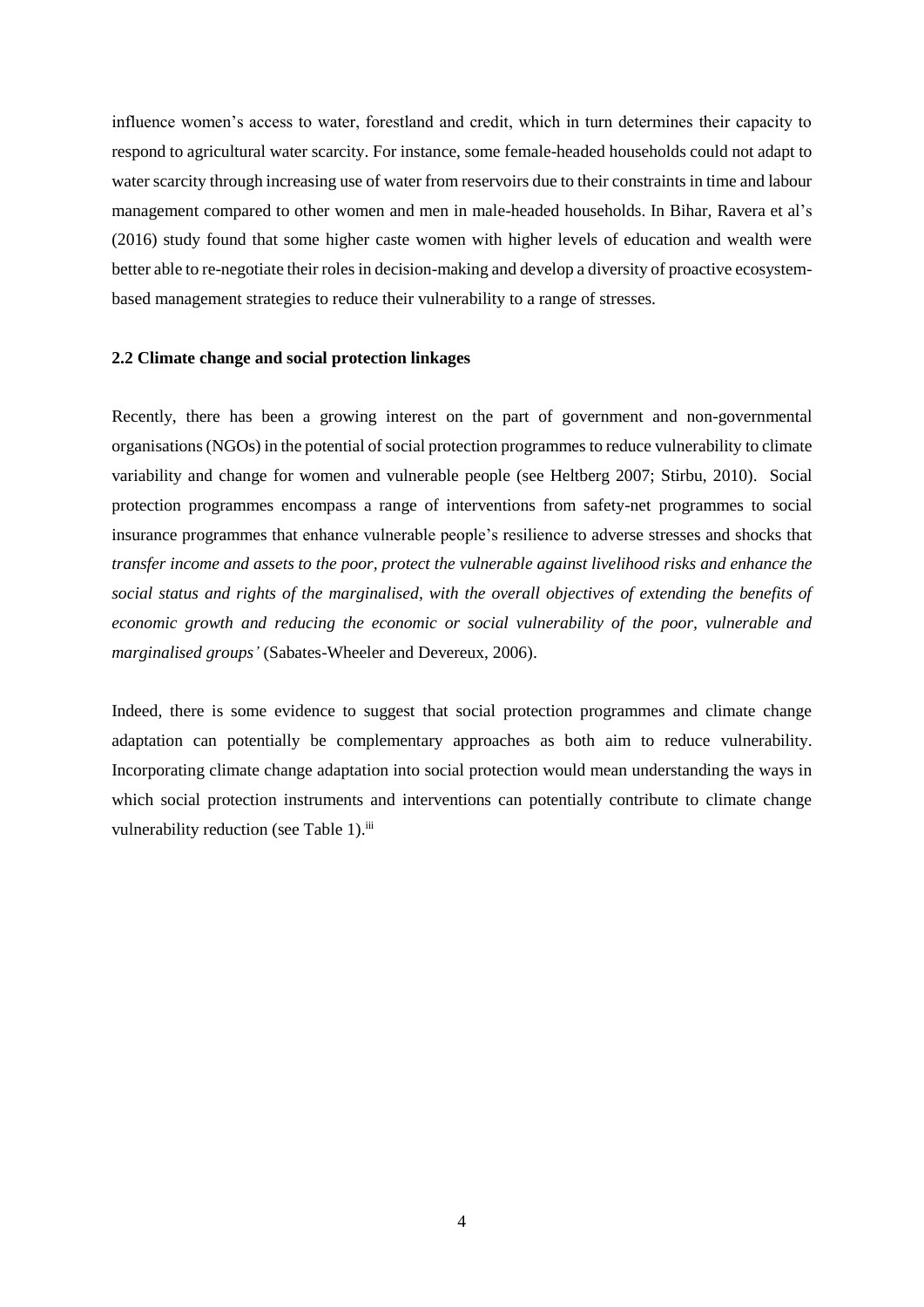**Table 1**. Promoting vulnerability reduction to climate variability and change through adaptive social protection

| <b>Time-frame</b> | <b>Social protection</b><br>categoryiv | Social protection instrument                                                                                                                                                                                          | <b>Potential co-benefits for</b><br>climate change vulnerability<br>reduction                                                                                                                       |
|-------------------|----------------------------------------|-----------------------------------------------------------------------------------------------------------------------------------------------------------------------------------------------------------------------|-----------------------------------------------------------------------------------------------------------------------------------------------------------------------------------------------------|
| Short-term        | Protective<br>(coping)                 | Social service provision<br>٠<br>Social transfers (food/cash),<br>$\bullet$<br>including safety nets<br>Social pension schemes<br>٠<br>Public works programmes<br>$\bullet$                                           | Protection of those most<br>vulnerable to climate risks,<br>with low levels of adaptive<br>capacity                                                                                                 |
|                   | Preventative<br>(coping)               | Social transfers<br>$\bullet$<br>Livelihood diversification<br>$\bullet$<br>Weather-indexed crop<br>٠<br>insurance<br>Social insurance<br>٠                                                                           | Prevents damaging coping<br>$\bullet$<br>strategies as a result of risks<br>to weather dependent<br>livelihoods                                                                                     |
|                   | Promotive<br>(adapting)                | Social transfers<br>$\bullet$<br>Access to credit<br>٠<br>Asset transfers or protection<br>Starter packs (drought/flood-<br>resistant)<br>Access to common property<br>٠<br>resources<br>Public works programmes<br>٠ | Promotes resilience through<br>$\bullet$<br>livelihood diversification<br>and security to withstand<br>climate related shocks<br>Promotes opportunities<br>$\bullet$<br>arising from climate change |
| Long-term         | Transformative<br>(adapting)           | Promotion of minority rights<br>٠<br>Anti-discrimination campaigns<br>٠<br>Social funds<br>$\bullet$<br>Proactively challenging<br>٠<br>discriminatory behaviour                                                      | Transforms social relations<br>$\bullet$<br>to combat discrimination<br>underlying social and<br>political vulnerability                                                                            |

Source: Davies et al. (2009), p205

Note: These categories of interventions may overlap. For instance, public works projects can both 'promote' incomes as well as 'prevent' deprivation as they aim to transfer short-term food or cash (prevention) and build long-term infrastructure (promotion) (Coirolo, et al., 2013).

However, there are few projects that integrate both climate change adaptation and social protection objectives, despite an adaptive social protection approach offering much potential in supporting women and vulnerable people to reduce their vulnerability to climate shocks (see Table 2). This is a key challenge given the effect that climate change will likely have on social protection interventions and programmes, and will change the types of risks that vulnerable people face (Kuriakose et al., 2013). While there are an increasing number of examples of good practice (Jones et al., 2010), there is limited robust empirical evidence showing how social protection interventions, directly and indirectly reduce women's vulnerability to climate variability and change (Davies et al., 2013).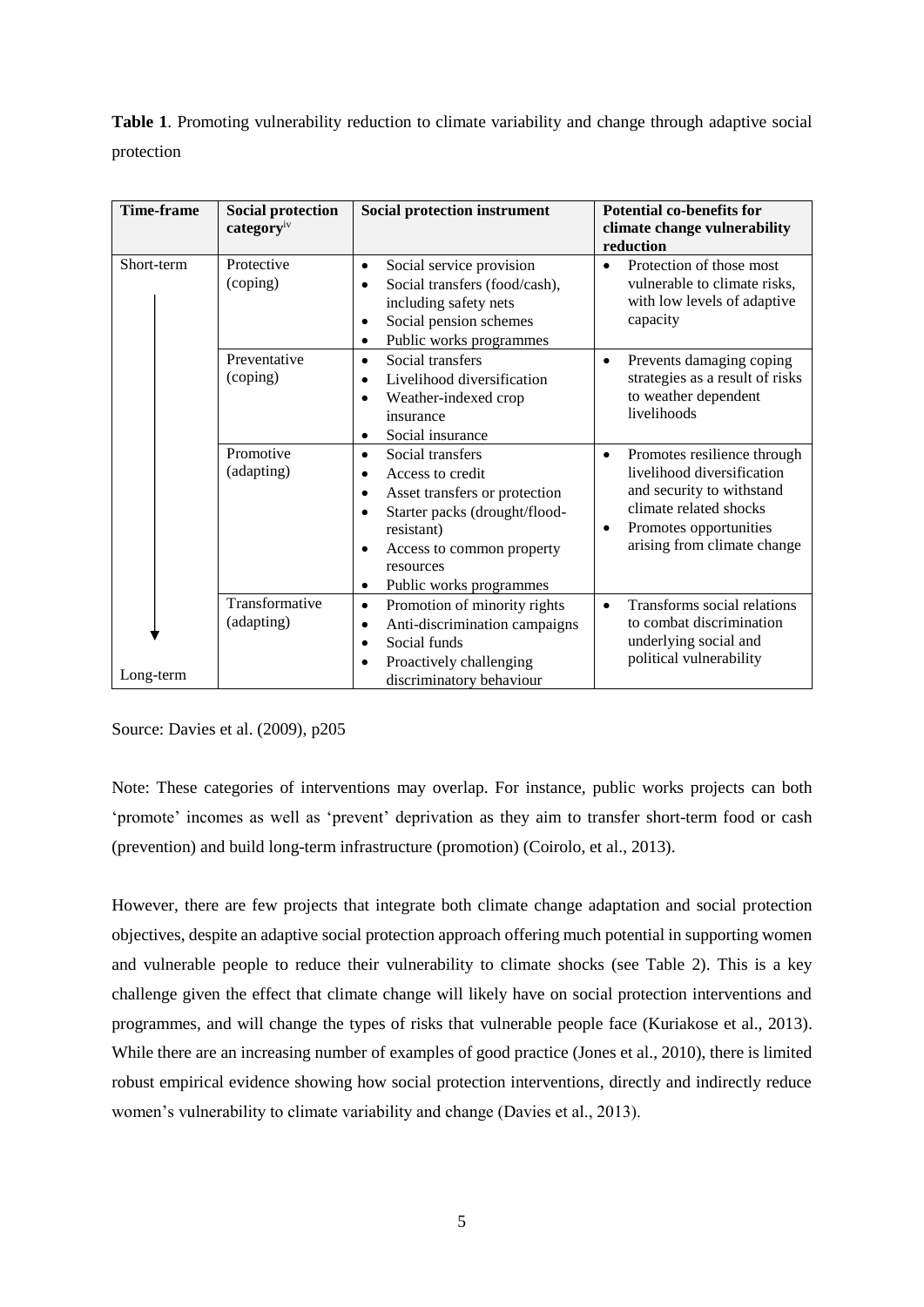#### **Table 2**. Potential benefits of adaptive social protection

- Introduces a longer-term perspective for social protection and climate change interventions.
- Aligns social protection programmes with current and future climate change impacts in the project region.
- Supports and strengthen poor and fragile livelihoods based on climate-sensitive economic activities.
- Diversifies livelihoods into income generating activities that are less vulnerable to the impacts of climate change.
- Creates integrated strategies of resilience to tackle climate change through improved coordination between ministries responsible for climate change and social protection.
- Reduces the need to adopt distress coping strategies that maintain or reinforce vulnerability to climate change.
- Uses existing structures or systems to target support (e.g. use social protection systems to direct support to vulnerable climate groups).

Source: adapted from Coirolo, et al. (2013), Davies et al. (2009), Harvey, (2007)

## **3. Research design and methods**

## **3.1 Selection and description of case study sites**

This paper is based empirically on case study research in India, which has been identified, as one of the most vulnerable countries to climate change impacts according to the Global Climate Risk Index 2018 (Eckstein et al., 2018). This study is part of the United Kingdom Government Department for International Development funded 'Infrastructure for Climate Resilient Growth' (ICRG) programme, which provides technical assistance to India's Ministry of Rural Development (MORD) and three states of India, Bihar, Chhattisgarh and Odisha, to improve the design and implementation of natural resource management activities under India's central anti-poverty scheme, the MGNREGA. The ICRG villages selected for this research were *Khairani* (case study village 1) in Nuapada block, located in Nuapada district, under Odisha state, *Mansapur* (case study village 2) in Laukahi block, in Madhubani district, under Bihar state, and *Annapurna* (case study village 3) in Premnagar block, in Surajpur district (Premnagar was formerly located in Surguja district)<sup>v</sup>, under Chhattisgarh state.

These ICRG villages were selected as a suitable case study to investigate the potential of the MGNREGA to reduce women's vulnerability to climate shocks, because of their location in climate vulnerable districts, 'backward' blocks, and the phase of ICRG implementation. The case study villages were selected through a range of criterion. The Central Research Institute for Dryland Agriculture's (CRIDA) climate vulnerability rank and India's Ministry of Agriculture's drought frequency measures outlined in the 'Scoping Study on Infrastructure for Climate Resilient Growth through MGNREGA' (2016) were used as the two sorting criteria to identify the most vulnerable districts to climate change in Odisha, Bihar and Chhattisgarh.<sup>vi</sup> However, less weight was given to the drought frequency measure given that this refers only to frequency, rather than severity. Then the ICRG block within these districts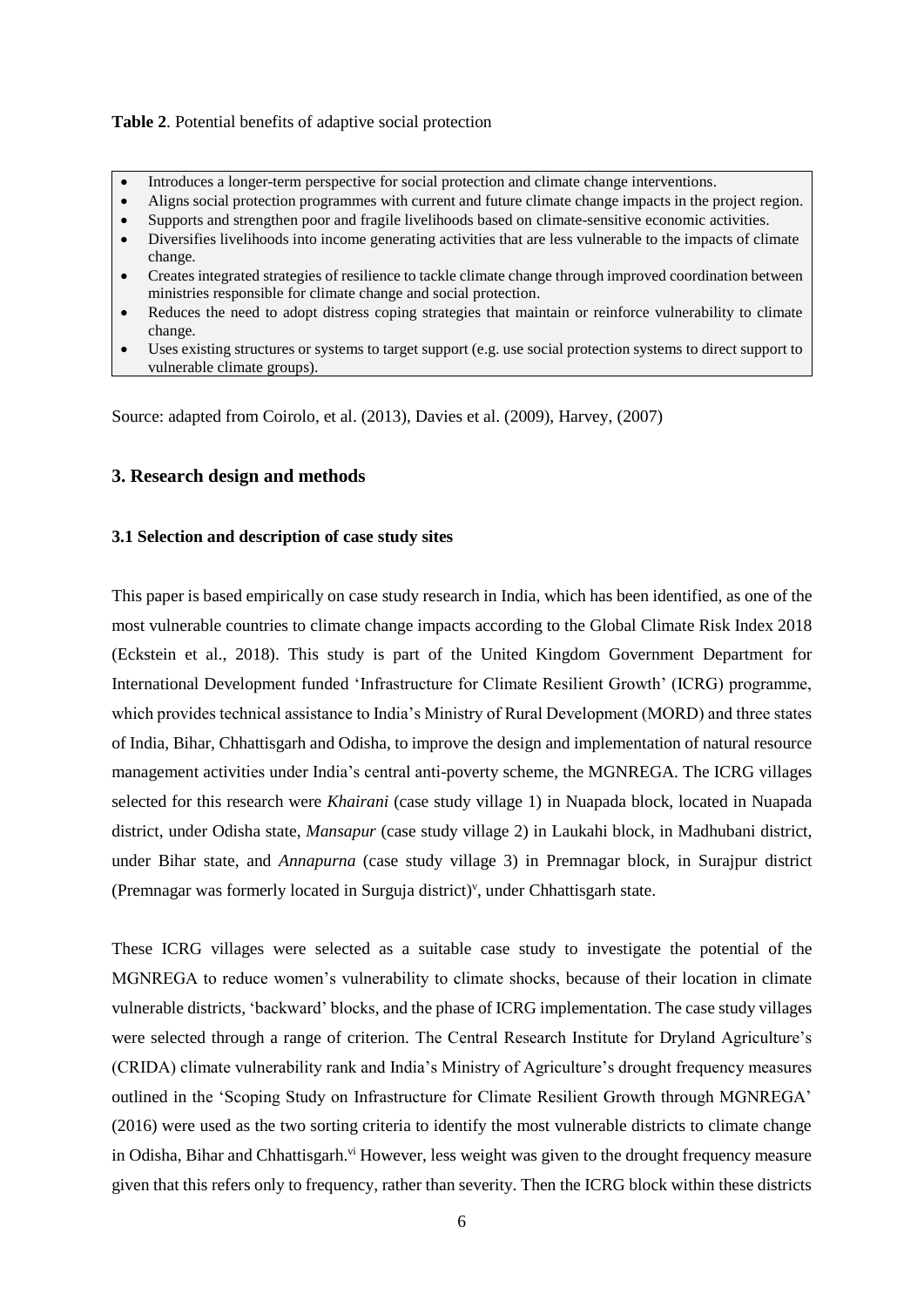with the lowest backwardness rank were selected. However, the criterion had to be relaxed in some cases, as some of the blocks initially selected did not have ICRG work planned or underway at the time of the selection of the case study sites. The village selected from each of the three short-listed blocks were chosen to ensure that there was variation in the phase of ICRG execution across the cast study villages, in order to allow for the examination of heterogeneity of planning and implementation. The key characteristics of the case study villages are outlined in Table 3 and 4.

| <b>Climate Parameter</b>                             |               | Case study village 1  | Case study village 2   | Case study village 3 |
|------------------------------------------------------|---------------|-----------------------|------------------------|----------------------|
|                                                      |               | Khairani village,     | Mansapur village,      | Annapurna village,   |
|                                                      |               | Nuapada block,        | Laukahi block,         | Premnagar block,     |
|                                                      |               | Nuapada district,     | Madhubani district,    | Surajpur district,   |
|                                                      |               | Odisha state          | <b>Bihar</b> state     | Chhattisgarh state   |
| <b>Climate change vulnerability</b>                  |               |                       |                        |                      |
| CRIDA-NICRA vulnerability rank                       |               | 197                   | 29                     | 151                  |
| (district level)                                     |               |                       |                        |                      |
| <b>Temperature</b>                                   |               |                       |                        |                      |
| Highest temperature recorded                         |               | c. $45^{\circ}$ C $<$ | c. $42^{\circ}C?$      | c. $45^{\circ}$ C    |
| $(1984 - 2014)$                                      |               |                       |                        |                      |
| Mean maximum temperature                             |               | c. $35^{\circ}$ C>    | c. 37 °C?              | c. 37 °C?            |
| $(1984 - 2014)$                                      |               |                       |                        |                      |
| Change in mean maximum                               |               | $0.22$ <sup>o</sup> C | $0.6^{\circ}$ C        | c. 0.29 °C           |
| temperature (1984-2014)                              |               |                       |                        |                      |
| Change in maximum temperature                        |               | $1.3^{\circ}C$        | $\overline{c}$ . 2.5°C | c. $0.4$ °C          |
| by 2035 (2021-2050) relative to the                  |               |                       |                        |                      |
| historical 1984-2014 period<br>Rainfall              |               |                       |                        |                      |
| Mean June-Sept                                       | 1984-2014     | 1,134mm               | 995mm                  | 1,147mm              |
| rainfall                                             |               |                       |                        |                      |
|                                                      | 2021-2050     | c. 1,070mm            | c. 1,200mm             | c. 1,000mm           |
| Percentage change in mean June-                      |               | c. $-8%$              | c. 18%                 | c. $-11%$            |
| Sept rainfall during the projected                   |               |                       |                        |                      |
| period (2021-2050) compared to                       |               |                       |                        |                      |
| the historical period of 1984-2014                   |               |                       |                        |                      |
| <b>Standard deviation June-Sept</b>                  |               | 306mm                 | $287$ mm               | 343mm                |
| rainfall (1984-2014)                                 |               |                       |                        |                      |
| Rainfall variability                                 | 1984-2014     | 26.98%                | 28.84%                 | 29.9%                |
| based on coefficient                                 |               |                       |                        |                      |
| of variation JJAS                                    | $2021 - 2050$ | 32.8%                 | 58.9%                  | 46.4%                |
| rainfall                                             |               |                       |                        |                      |
| Average number of                                    | 1984-2014     | 62 days               | 62 days                | 62 days              |
| rainy days $(> 2.5)$                                 | 2021-2050     | 113 days              | 63 days                | 80 days              |
| mm/day)/year                                         |               |                       |                        |                      |
| Change in number of rainy days $($                   |               | 45.3%                 | 2%                     | 23%                  |
| 2.5 mm/day) during the projected                     |               |                       |                        |                      |
| period (2021-2050) compared to                       |               |                       |                        |                      |
| the historical period of 1984-2014                   |               | $6.27$ days           | 3.5 days               | $2.63$ days          |
| Average number of<br>1984-2014<br>rainy days (51-100 |               |                       |                        |                      |
| mm/day)/year                                         | 2021-2050     | $\overline{a}$        | $\overline{a}$         | $\overline{a}$       |
|                                                      |               |                       |                        |                      |
| Change in number of rainy days                       |               | $\overline{a}$        | $\frac{1}{2}$          | $\bar{\phantom{a}}$  |
| $(51-100$ mm/day in the projected                    |               |                       |                        |                      |

**Table 3**. **Current climate variability assessment and climate change projections at block level**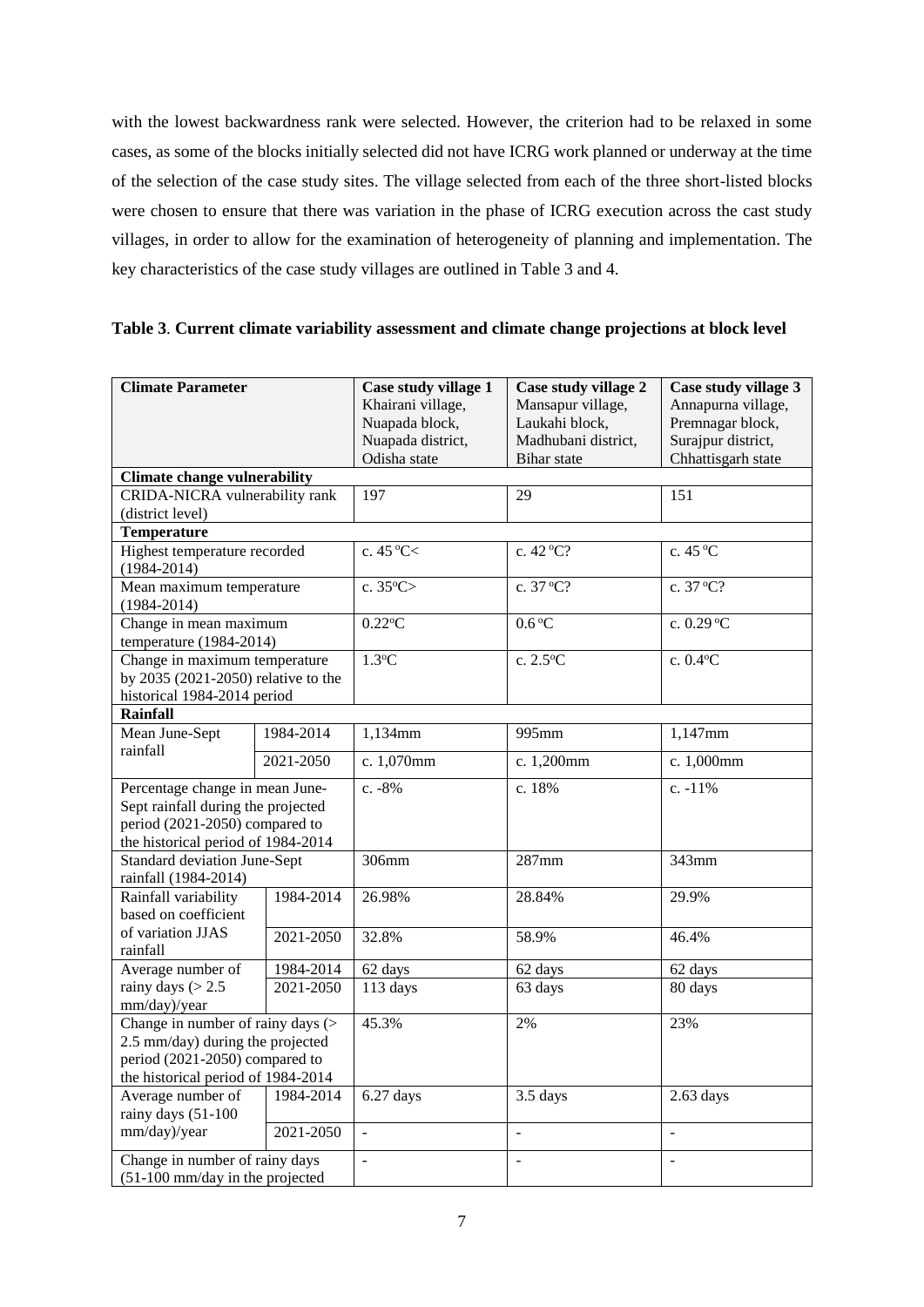| scenario (2021-2050) relative to the  |           |                |                   |                |
|---------------------------------------|-----------|----------------|-------------------|----------------|
| historic period (1984-2014)           |           |                |                   |                |
| Average number of<br>1984-2014        |           | $2.07$ days    | $0.5$ days        | $0.2$ days     |
| rainy days (100>                      |           |                |                   |                |
| mm/day)/year                          |           |                |                   |                |
|                                       | 2021-2050 | $\blacksquare$ | $\qquad \qquad -$ |                |
|                                       |           |                |                   |                |
| Change in frequency of occurrence     |           |                |                   |                |
| of rainfall events of 100> mm/day     |           |                |                   |                |
| in the projected Scenario (2021-      |           |                |                   |                |
| 2050) relative to the historic period |           |                |                   |                |
| $(1984 - 2014)$                       |           |                |                   |                |
| Highest rainfall event (mm)/day       |           | 148mm          | 235mm             | 176mm          |
| $(1984 - 2014)$                       |           |                |                   |                |
| Number of years with normal           |           | 6 years        | 9 years           | 6 years        |
| sowing rainfall (June) during the     |           |                |                   |                |
| historic period (1984-2014)           |           |                |                   |                |
| <b>Drought events</b>                 |           |                |                   |                |
| Drought (1984-2014)                   | Mild      | c. 12 years    | c. 10 years       |                |
|                                       | Moderate  | c. 4 years     | c. 5 years        | 1 year         |
|                                       | Severe    |                |                   | 1 year         |
| Government of India Ministry of       |           | $\overline{2}$ | 3                 | $\overline{c}$ |
| Agriculture (MoA) drought             |           |                |                   |                |
| frequency $(2000-2015, 5$ year        |           |                |                   |                |
| internal) (district level)            |           |                |                   |                |

Source: Indian Institute of Science (2017a, 2017b, 2017c); Samaj Pragati Sahayog (2016)

Note: data is at block level unless otherwise stated.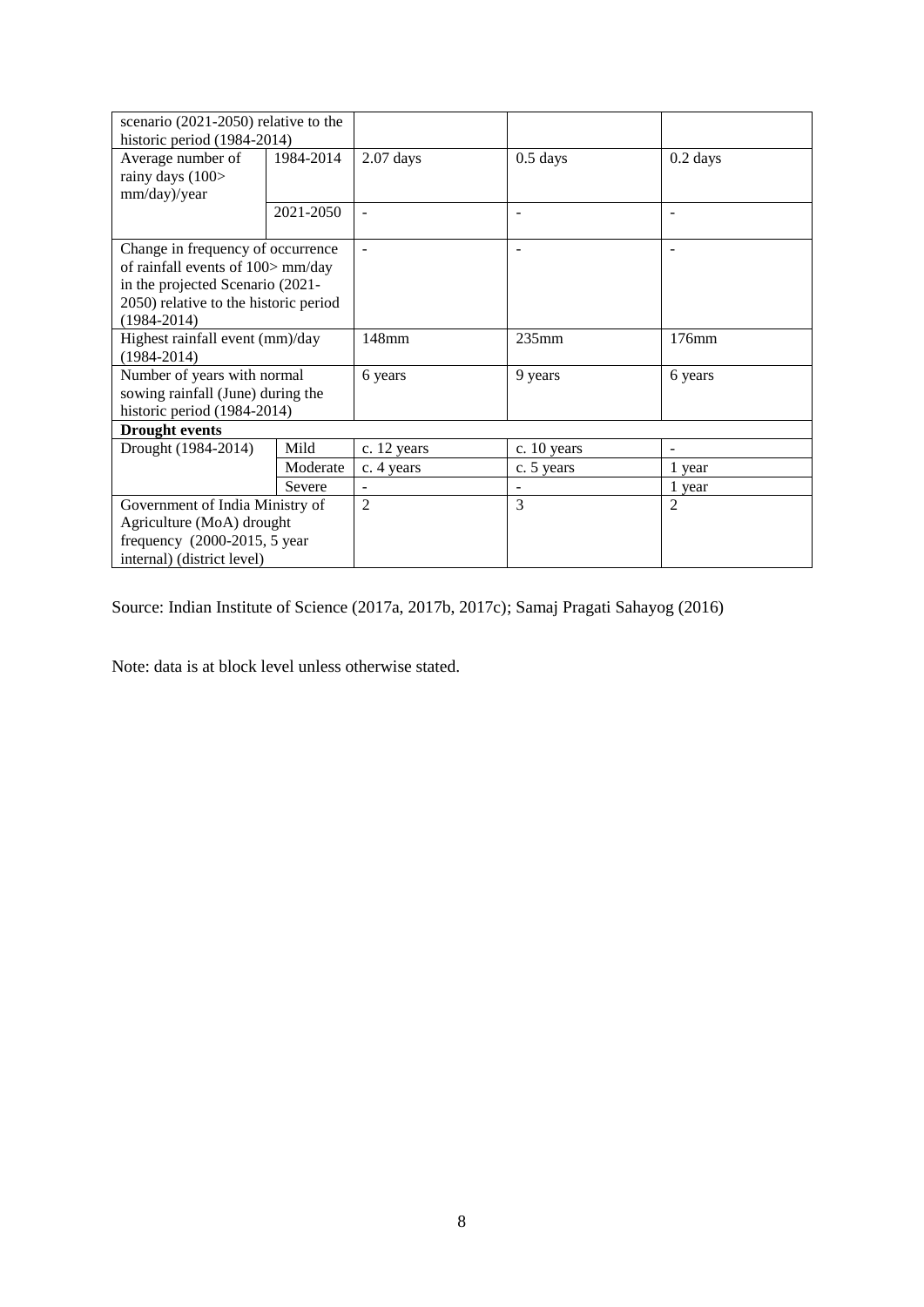**Table 4**. Key characteristics of case study villages

| <b>Key characteristics</b>      |                     | Case study village 1<br>Khairani (Nuapada block, Nuapada                                              | Case study village 2<br>Mansapur (Laukahi block, Madhubani                                                          | Case study village 3<br>Annapurna (Premnagar block,                                                               |  |
|---------------------------------|---------------------|-------------------------------------------------------------------------------------------------------|---------------------------------------------------------------------------------------------------------------------|-------------------------------------------------------------------------------------------------------------------|--|
|                                 |                     | district, Odisha state)                                                                               | district, Bihar state)                                                                                              | Surajpur district, Chhattisgarh state)                                                                            |  |
| Village profile                 |                     |                                                                                                       |                                                                                                                     |                                                                                                                   |  |
| Households                      |                     | 265                                                                                                   | 921                                                                                                                 | 321                                                                                                               |  |
| Population                      |                     | 1,454                                                                                                 | 5,621                                                                                                               | 1,506                                                                                                             |  |
| Backwardness rank (block level) |                     | 521                                                                                                   | 119                                                                                                                 | 636                                                                                                               |  |
| Religion composition            | Hindu               | 100%                                                                                                  | 100%                                                                                                                | 100%                                                                                                              |  |
| of household                    | Muslin              | $\boldsymbol{0}$                                                                                      | $\overline{0}$                                                                                                      | $\theta$                                                                                                          |  |
|                                 | Christian           | $\overline{0}$                                                                                        | $\overline{0}$                                                                                                      | $\overline{0}$                                                                                                    |  |
| Caste                           | <b>Brahmin</b>      | $\overline{0}$                                                                                        | 200 (21.72%)                                                                                                        | $\boldsymbol{0}$                                                                                                  |  |
|                                 | Other general caste | $\overline{0}$                                                                                        | $\Omega$                                                                                                            |                                                                                                                   |  |
|                                 | (other than         |                                                                                                       |                                                                                                                     |                                                                                                                   |  |
|                                 | Brahmin)            |                                                                                                       |                                                                                                                     |                                                                                                                   |  |
|                                 | Other backward      | 22.26%                                                                                                | 32.57%                                                                                                              |                                                                                                                   |  |
|                                 | class               |                                                                                                       |                                                                                                                     |                                                                                                                   |  |
|                                 | Scheduled caste     | 3.02%                                                                                                 | 39.20%                                                                                                              |                                                                                                                   |  |
|                                 | Scheduled tribe     | 74.72%                                                                                                | 6.51%                                                                                                               |                                                                                                                   |  |
| Major crops grown               |                     | Paddy, vegetables                                                                                     | Maize, sugarcane, vegetables, paddy,<br>wheat                                                                       | maize,<br>Paddy,<br>wheat,<br>red<br>gram,<br>black<br>chickpea,<br>sesame.<br>gram,<br>horsegram                 |  |
| Source of drinking water        |                     | Tubewell, well                                                                                        | Tubewell                                                                                                            | Tubewell, wellcanal/river/stream                                                                                  |  |
| Source of other used water      |                     | Tubewell, tap, well, pond/ditch                                                                       | Tubewell, pond/ditch                                                                                                | Tubewell, well, canal/river, pond/ditch                                                                           |  |
| <b>Climate risk</b>             |                     |                                                                                                       |                                                                                                                     |                                                                                                                   |  |
| Ranking of climate risks        |                     | 1. Drought, heat stress 2. rainfall<br>variability 3. rainfall intensity 4<br>waterlogging 5 flooding | 1. Waterlogging, heat stress 2.<br>Drought 3. monsoon rainfall<br>variability 4. Rainfall intensity and<br>flooding | 1. Heat stress 2. Drought 3. Monsoon<br>rainfall variability 4. Rainfall intensity<br>5. Waterlogging 6. flooding |  |
| <b>MGNREGA</b>                  |                     |                                                                                                       |                                                                                                                     |                                                                                                                   |  |
| Year of implementation of NREGA |                     | 2006                                                                                                  | 2007                                                                                                                | 2006                                                                                                              |  |
| Active job cardholders          |                     | 258                                                                                                   |                                                                                                                     |                                                                                                                   |  |
|                                 | 2014                | 200                                                                                                   |                                                                                                                     | 173                                                                                                               |  |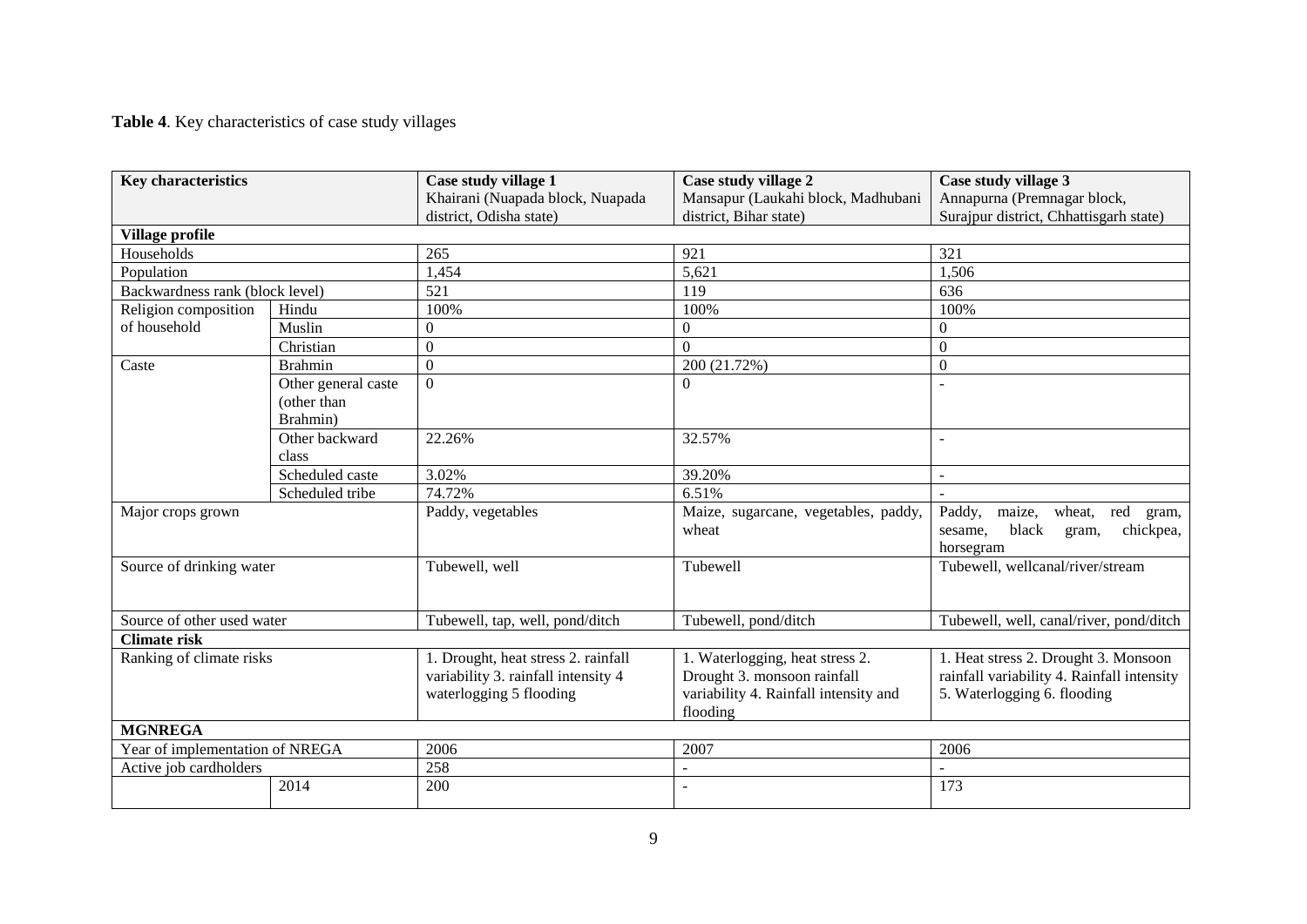| Households actively<br>seeking MNREGA<br>work in the last 4                              | 2015      | 170                                                                                                          |                          | 163                                                                                                           |
|------------------------------------------------------------------------------------------|-----------|--------------------------------------------------------------------------------------------------------------|--------------------------|---------------------------------------------------------------------------------------------------------------|
|                                                                                          | 2016      | 150                                                                                                          |                          | 203                                                                                                           |
| years                                                                                    | 2017      | 147                                                                                                          | $\overline{\phantom{a}}$ | 193                                                                                                           |
| Daily wage rate for MNREGA work                                                          |           | 176 rupees                                                                                                   | $\overline{a}$           | 172 rupees                                                                                                    |
| Number of households                                                                     | 2013-2014 | 10                                                                                                           | $\overline{\phantom{a}}$ | 13                                                                                                            |
| completed 100 days in<br>the last 4 years                                                | 2014-2015 | 5                                                                                                            | L.                       | 17                                                                                                            |
|                                                                                          | 2015-2016 | 5                                                                                                            | $\overline{\phantom{a}}$ | 21                                                                                                            |
|                                                                                          | 2016-2017 | 4                                                                                                            | $\overline{a}$           | 15                                                                                                            |
| <b>Total MGNREGA</b><br>person days in the last<br>4 years                               | 2013-2014 |                                                                                                              | $\overline{\phantom{a}}$ | 12,052 (17.72% days by women,<br>5.63% by schedule caste or scheduled<br>tribes, 0% days by disabled persons) |
|                                                                                          | 2014-2015 |                                                                                                              | $\overline{\phantom{a}}$ | 14,012 (26.54% days by women,<br>6.23% by schedule caste or scheduled<br>tribes, 0% days by disabled persons) |
|                                                                                          | 2015-2016 |                                                                                                              | $\overline{a}$           | 14,970 (34.11% days by women,<br>6.39% by schedule caste or scheduled<br>tribes, 0% days by disabled persons) |
|                                                                                          | 2016-2017 | 3,950 (39.49% days by women, 52.91<br>by schedule caste or scheduled tribes,<br>0% days by disabled persons) |                          | 16,279 (25.27% days by women,<br>6.22% by schedule caste or scheduled<br>tribes, 0% days by disabled persons) |
| <b>Total MGNREGA</b><br>expenditure (materials<br>plus labour costs) in<br>last 4 years. | 2013-2014 |                                                                                                              | ÷,                       | 2,031904 rupees                                                                                               |
|                                                                                          | 2014-2015 |                                                                                                              |                          | 2,299884 rupees                                                                                               |
|                                                                                          | 2015-2016 |                                                                                                              | ÷,                       | 2,651990 rupees                                                                                               |
|                                                                                          | 2016-2017 | 1,050000 rupees                                                                                              | $\sim$                   | 2,899988 rupees                                                                                               |

Source: field data (2018a, 2018b), Jordan, Samaj Pragati Sahayog (2016)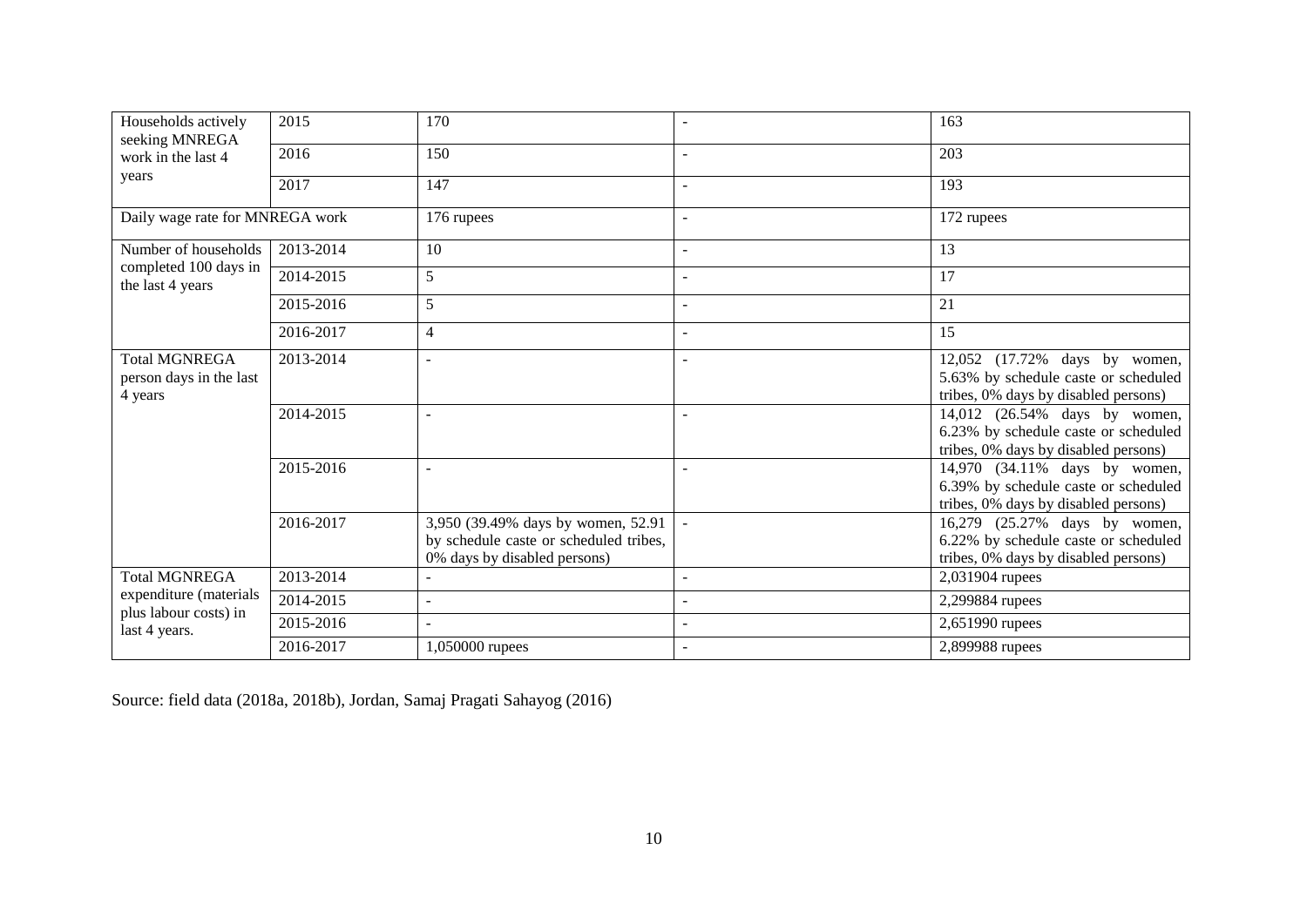#### **3.2 Research methods**

This study is based on a mixed methods multiple case study design (see Yin, 2009) to understand the potential of MGNREGA to reduce women's vulnerability to climate shocks. The data was collected from October to December, 2017 and in January and June 2018, and involved a total of 255 residents of three villages, representing 30.94% of total households in Khairani (case study village 1), 9.66% in Mansapur (case study village 2) and 26.17% in Annapurna (case study village 3). These case studies primarily followed a qualitative and interpretative approach with an emphasis on context, quality, depth, richness and understanding (Valentine, 2001; Gelo et al., 2008). The qualitative data from the main data-gathering phase of this study is based mostly on in-depth one-to-one semi-structured interviews with 60 female village inhabitants, and 15 focus group discussions with 78 village inhabitants (68 females and 10 males), each lasting approximately 1.5 to 2 hours. Participant observation and transect walks were carried out in each village (see Table 3). The qualitative data was supplemented with 60 household surveys with the head of household or his/her spouse, each lasting approximately 45 minutes to 1 hour, and 3 village surveys with 48 key informants, each lasting approximately 3 to 4 hours. Informed verbal consent was obtained from participants prior to participation in the study. Participants were selected through purposeful sampling (see Patton, 2002) as it enables close focus on cases and issues of interest.

| <b>Type of Method</b>                |                    | No. of      | <b>Duration</b> | No. of       | <b>Type of participant</b> |
|--------------------------------------|--------------------|-------------|-----------------|--------------|----------------------------|
|                                      |                    | instruments |                 | participants |                            |
| Semi-structured household            |                    | 60          | 2 hours         | 60           | Female village             |
| <i>interviews</i>                    |                    |             |                 |              | inhabitants                |
| Focus group:                         | Community profile  | 6           | 2 hours         | 34           | Female village             |
| discussions                          | (including climate |             |                 |              | inhabitants                |
|                                      | risk) and seasonal |             |                 |              |                            |
|                                      | calendar exercises |             |                 |              |                            |
|                                      | (climate context   |             |                 |              |                            |
|                                      | and livelihoods)   |             |                 |              |                            |
|                                      | NREGA and          | 6           | 2 hours         | 31           | Female village             |
|                                      | ICRG planning,     |             |                 |              | inhabitants that are       |
|                                      | decision-making,   |             |                 |              | NREGA job                  |
|                                      | and                |             |                 |              | cardholders                |
|                                      | implementation     |             |                 |              |                            |
|                                      | Social mapping     | 3           | 1.5 hours       | 13           | Key informants -           |
|                                      | exercises          |             |                 |              | Mukhiya, ward              |
|                                      |                    |             |                 |              | members, and               |
|                                      |                    |             |                 |              | village inhabitants        |
|                                      |                    |             |                 |              | $(10$ males and 3          |
|                                      |                    |             |                 |              | females)                   |
| <b>Transect walks</b> (to supplement |                    | 3           | 4 hours         | 13           | Village inhabitants        |
| social mapping exercises)            |                    |             |                 |              | along transect walk        |
|                                      |                    |             |                 |              | (8 males and 5)            |
|                                      |                    |             |                 |              | females)                   |

| <b>Table 3.</b> Overview of research methods |
|----------------------------------------------|
|----------------------------------------------|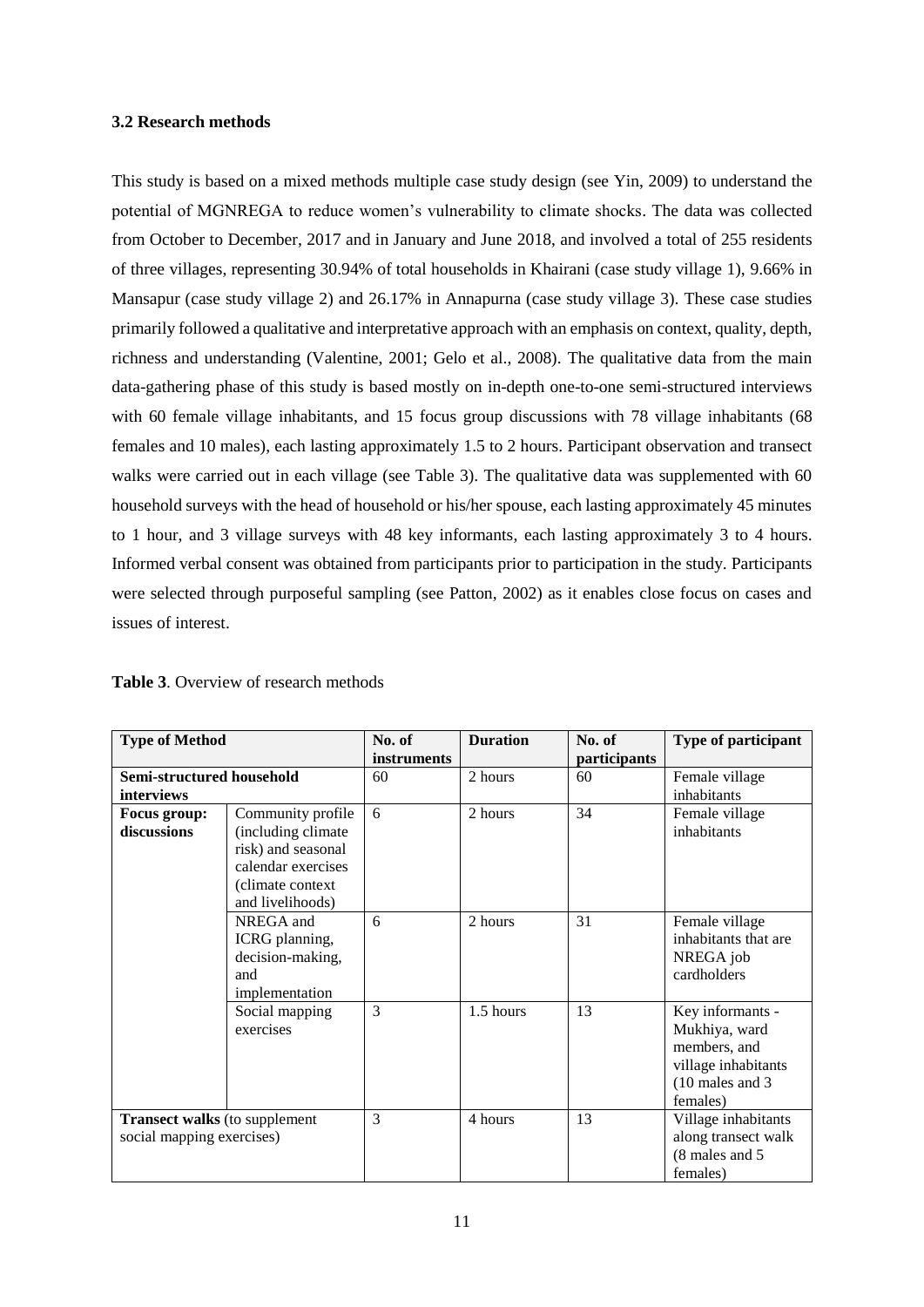| <b>Participant observation</b> | 3  | 6 hours       | 3  | Female village                  |
|--------------------------------|----|---------------|----|---------------------------------|
|                                |    |               |    | inhabitants                     |
| <b>Household surveys</b>       | 60 | 45 minutes to | 60 | Head of household               |
|                                |    | 1 hour        |    | or his/her spouse.              |
| <b>Village surveys</b>         | 3  | 3 to 4 hours  | 48 | Key informants <sup>vii</sup> - |
|                                |    |               |    | Panchayat Rojgar                |
|                                |    |               |    | Sewak, Sarpanch,                |
|                                |    |               |    | Mukhiya, ward                   |
|                                |    |               |    | members and village             |
|                                |    |               |    | inhabitants (37                 |
|                                |    |               |    | males and 11                    |
|                                |    |               |    | females).                       |

Interview and focus group discussions focused on issues relating to (1) Priorities and needs, (2) Perception and understanding of climate shocks (3) Ranking of climate-related shocks, (4) Impacts of climate shocks and associated responses (5) MGNREGA and ICRG planning, decision-making, and implementation, specifically from a gender perspective (6) Local decision-making. Discussions were recorded with consent and coded through intensive content analysis to draw out key themes, sub-themes and patterns.

## **4. Results**

The findings from empirical evidence highlights five key factors that limit MGNREGA's potential to reduce women's vulnerability to climate shocks: (1) Lack of access to employment that does not depend on climate sensitive economic activities (2) Unpaid care work responsibilities (3) Lack of bargaining power and control in decision-making on planning and implementation of MGNREGA (4) Lack of implementation and monitoring of gender sensitive provisions in MGNREGA (5) Uneven distribution of benefits from asset creation in MGNREGA.

**Lack of access to employment that does not depend on climate sensitive economic activities** can reduce resilience to climate shocks. The findings indicate the need to create alternative livelihoods, both non-farm and off-farm to reduce the dependency on agricultural land for income and to increase women's economic empowerment. Women agricultural labourers are worst affected by droughts and floods as they lose their wage because of no harvesting. Most of the respondents lease land as sharecroppers. As leasing land is not legal in Bihar state, tenants do not get any compensation for crop loss due to extreme climatic events like drought and flood as they do not have any legal documents. Landowners whose investment on crop production is meagre are compensated for crop loss, however this financial support is often not passed onto tenants. Hence, tenants and small, marginal farmers are worst affected by climate shocks due to lack of access to and control over land.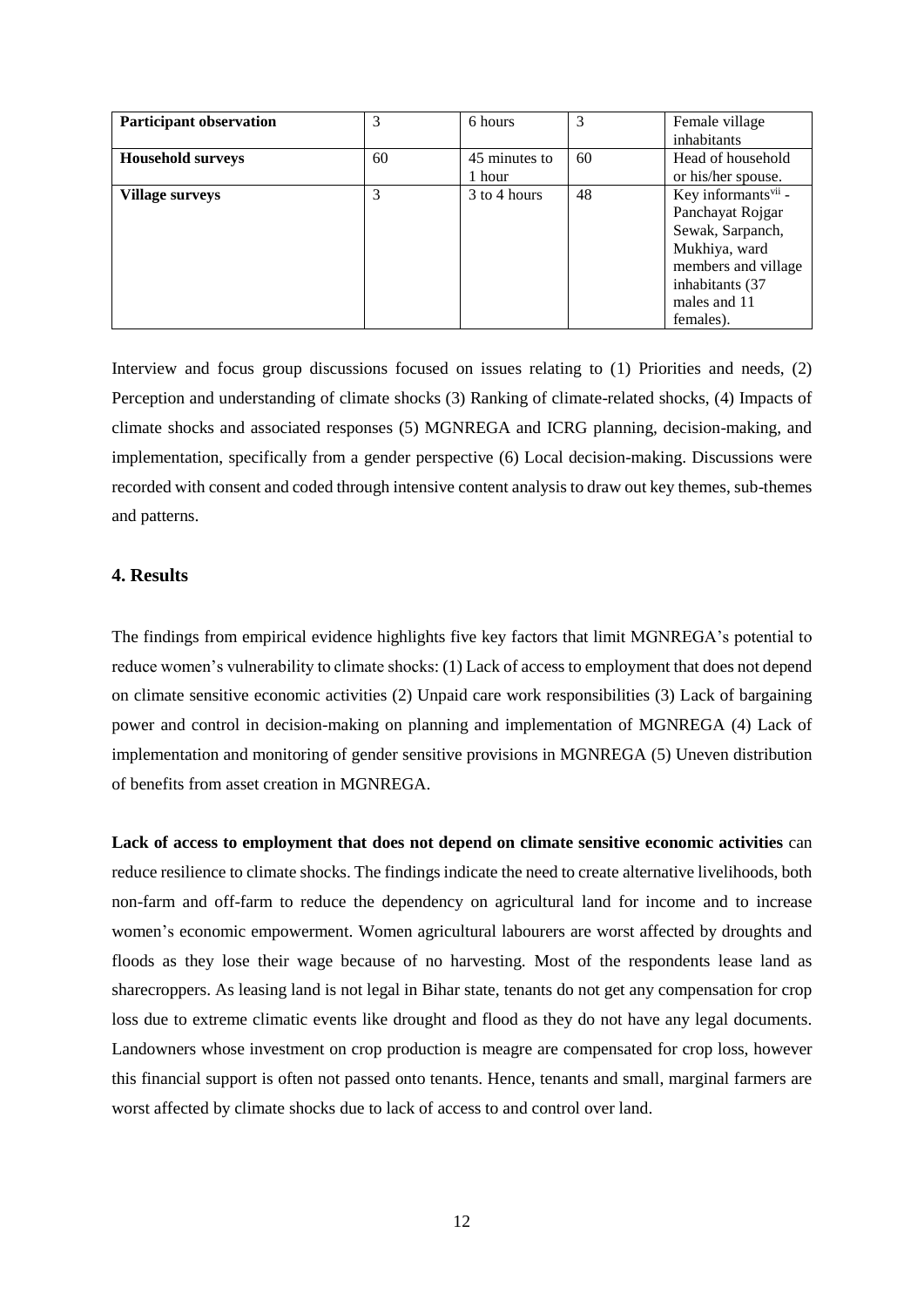It is clear that climate shocks are reinforcing established migration patterns in the villages, the majority of interviewees indicated that many families are migrating out of the village for extended periods of time (for example, up to six months in Odisha) due to drought. In these instances, inadequate arrangements are sometimes made for family who stay at home; creating additional burdens. The evidence highlights that this increases the responsibilities of de facto female household heads, with added pressure to provide food and meet basic needs without the support of the main income generator. While most interviewees confirmed that MGNREGA work provides livelihood opportunities, the number of work days is not enough to reduce food insecurity or to increase resilience against the impacts of climate shocks. The delay in MGNREGA payments and the complicated payment process creates further difficulties for households accessing financial support at times of acute need.

**Women's unpaid care work responsibilities** increase their drudgery and limit their participation in the workforce. Unpaid care work is understood as the set of domestic household responsibilities, care of people and tasks such as fetching water and gathering firewood. Many women with children that lack access to childminding support (both at home and absence of crèche facilities at MGNREGA worksites) are unable to fully participate in MGNREGA. It is common for older women within the household to take on childcare responsibilities while women go to work, in some cases it was even found that young girls have to take off school for housework and taking care of younger siblings during MGNREGA work. Hence, irrespective of age, women and girls are responsible for unpaid care work, and participation in MGNREGA can deepen their time poverty.

Unpaid care work responsibilities are becoming more challenging due to climate shocks and drying of the water sources (specifically in the summer months), and the decreasing size of the forest. Collecting drinking water is particularly challenging in case study village 3 due to the elevation of the land and poor quality roads. While it usually takes women on average 10 to 60 minutes to collect water, this increases to 30 minutes to 2 hours for the majority of families during the summer months as most of the tube wells installed by the government are completely dry or only small amounts of water are available. Some of the hamlets, like Behera Dhab and parts of Salewa para in case study village 3, face even greater difficulties collecting water, with women having to invest at least one to two hours to collect drinking water each time. The water structures, pond or the small well, constructed under the MGNREGA could have reduced the drudgery of women by reducing the time allocated for water collection, however, due to low rainfall, most of the structures are dry, even in the month of November, just after the monsoon season. More generally, socio-cultural norms prevent women from touching the tube well or water sources during menstruation, this not only increases their dependency on others, but also increases their workload as they often have to travel longer distances to collect water from the limited water sources they are permitted to touch in the local area.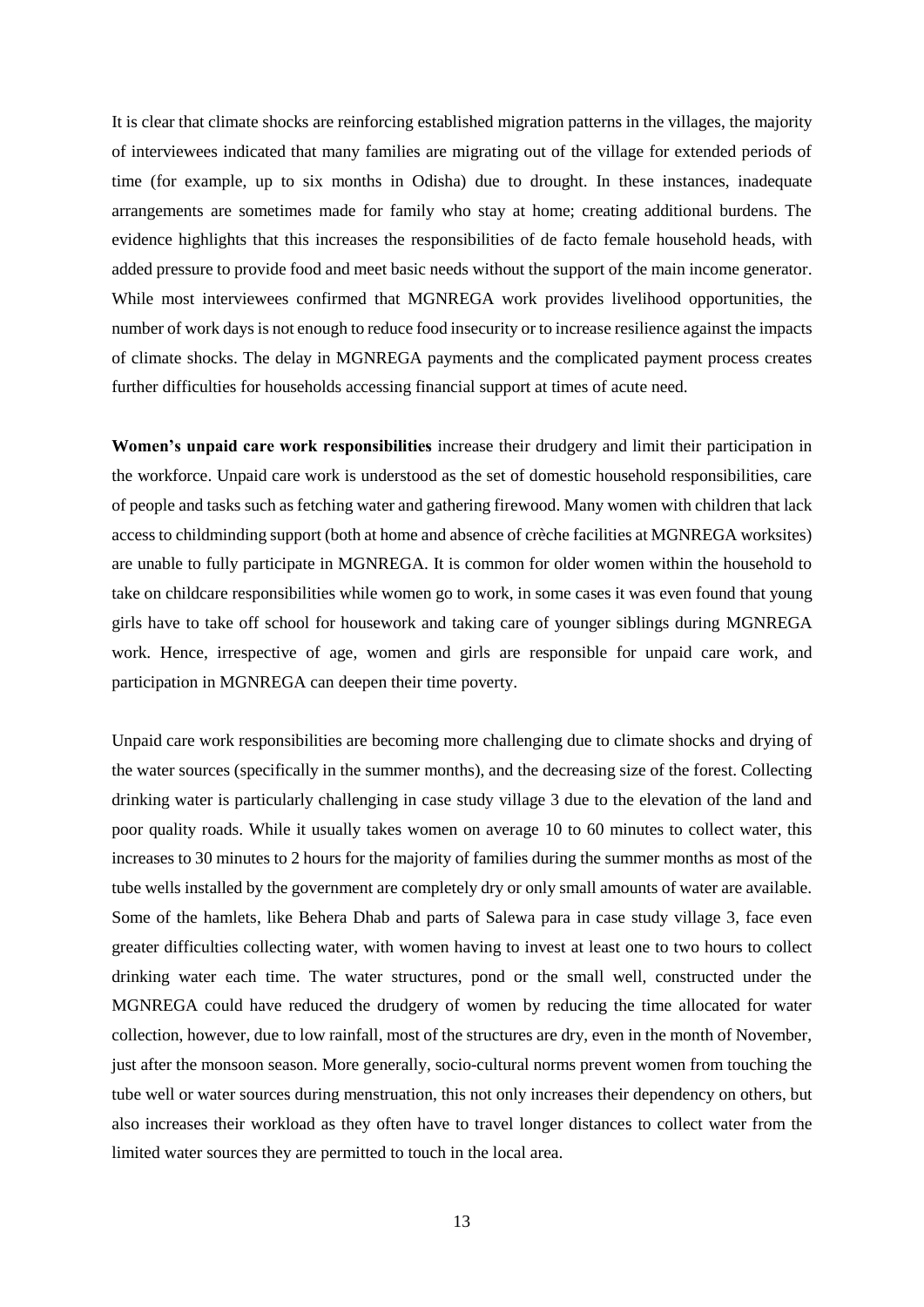**Women's bargaining power and control in decision-making on planning and implementation of MGNREGA** can be reduced by gender specific ideologies surrounding socio-cultural norms. Women's unpaid care work responsibilities, purdah norms, location of the meeting venue (gram panchayat bhawan), and unavailability of other family members to look after the house, were cited as reasons for women not attending village meetings. Women often feel uncomfortable to speak in public in the presence of male relatives, this is particularly the case for women of general caste and other backward castes, in comparison to scheduled caste families. Nevertheless, it was found in case study village 1 that the participation of women in the panchayat meetings has increased as the MGNREGA programme requires participation of women Self Help Group (SHG) members in the Panchayat decision-making process. While women SHGs were specifically invited to meetings related to MGNREGA, not all women are members of SHGs, specifically, recently married women, young mothers and those who migrate for most of the year. In contrast, women's participation in the community decision-making process specifically related to government schemes and programme implementation was found to be meagre in case study village 3. In case study village 2, irrespective of gender, participation in the Panchayat decision-making process is quite low in the village. Most of the villagers were unaware of the village meeting, locally called Gram Sabhas. Critically, the majority of interviewees were unaware of any meetings held to decide the type of ICRG work or specific location of the site in the village.

**Lack of implementation and monitoring of gender sensitive provisions** in MGNREGA – childcare crèches, provision of good quality drinking water, shade for children and periods of rest, limits its ability to reduce women's vulnerability to climate shocks. More generally, MGNREGA tackles a very narrow group of able women who can perform arduous, manual labour. Indeed, the main reasons cited for lack of women's participation in MGNREGA work, include, hardship of soil digging, responsibility of unpaid care work responsibilities, and house construction work during the summer months. Moreover, female-headed households are dependent on males from other households to participate in MGNREGA as digging and throwing of mud or soil on worksites is commonly done in pairs. The absence of a male partner to work with was highlighted as a reason for not participating in MGNREGA as women tend to be involved in throwing mud or soil rather than digging, although none of the respondents indicated any social restriction against digging. Hence, female-headed households are often (this was not the case in case study village 1) given preference to provide drinking water in the worksites to enable them to participate in the MGNREGA work without depending on males from other households. However, scheduled caste women are not allowed to participate in work involving the distribution of water on worksites as none of the other workers from other castes would accept the water.

**Uneven distribution of benefits from asset creation** in MGNREGA is in part due to circuits of control and power at the local level (exploitative patron-client relationships) that may act to reproduce exclusion and injustice within the village; reducing MGNREGA's potential to address the persistent determinants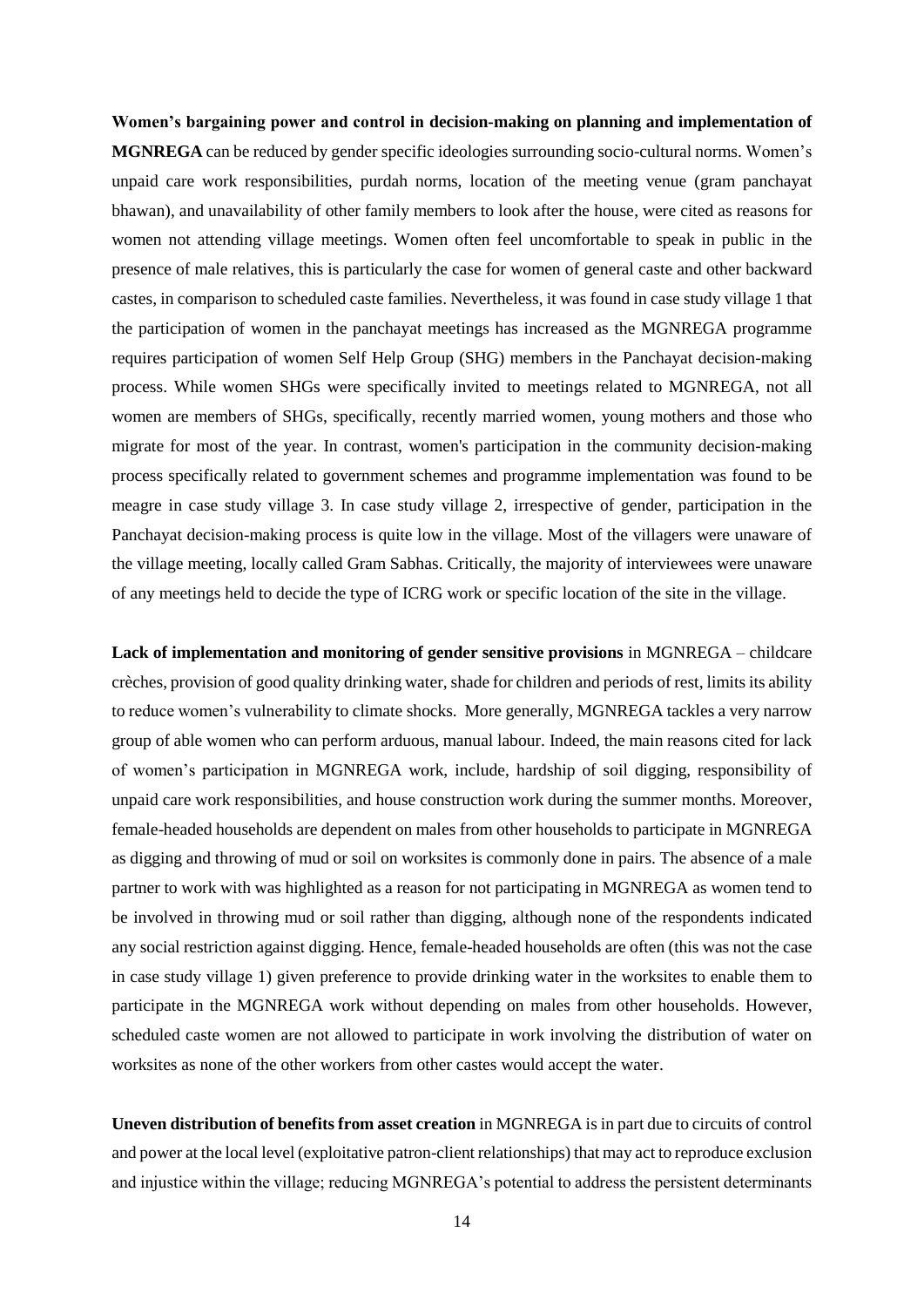of vulnerability to climate change. It was found in one case study village, that most of the MGNREGA work was completed by machinery (rather than MGNREGA job cardholders), coordinated by an influential contractor connected to local village leaders. Many MGNREGA job cardholders reported that their job cards and passbooks were taken away by the local political elite and in return were given a small payment of 100 rupees for every 2,000 rupees earned.

## **References**

Agarwal, B. (1990) Social Security and the Family: Coping with Seasonality and Calamity in Rural India. *Journal of Peasant Studies*, 17(3), 341-412.

Arora-Jonsson, S. (2014) Forty Years of Gender Research and Environmental Policy: Where Do We Stand? *Women's Studies International Forum,* 47, 295-308.

Blaikie, P., Cannon, T., Davis, I. and Wisner, B. (1994) *At Risk: Natural Hazards, People's* Vulnerability and Disasters. 1<sup>st</sup> ed. London, UK: Routledge.

Bankoff, G. (2003) *Cultures of Disaster; Society and Natural Hazard in the Philippines.* London, UK: Routledge.

Carr, E. R.., Fleming, G. and Kalala, T. (2016) Understanding Women's Needs for Weather and Climate Information in Agrarian Settings: The Case of Ngetou Maleck, Senegal. *Weather, Climate and Society*, 8, 247-264.

Carr, E. R. and Thompson, M. C. (2014) Gender and climate change adaptation in agrarian settings: Current thinking, new Directions, and research Frontiers. Geography Compass 8: 182–197.

Chant, S. (2004) Dangerous Equations? How Women-headed Households became the Poorest of the Poor: Causes, Consequences and Cautions. *IDS Bulletin*, 35(4), 19-26.

Coirolo, C., Commins, S., Haque, I. and Pierce, G. (2013) Climate Change and Social Protection in Bangladesh: Are Existing Programmes Able to Address the Impacts of Climate Change? *Development Policy Review*, 31(S2), o74–o90.

Crenshaw, K. (1991) Mapping the Margins: Intersectionality, Identity Politics, and Violence Against Women of Color. *Stanford Law Review,* 43, 1241-1299.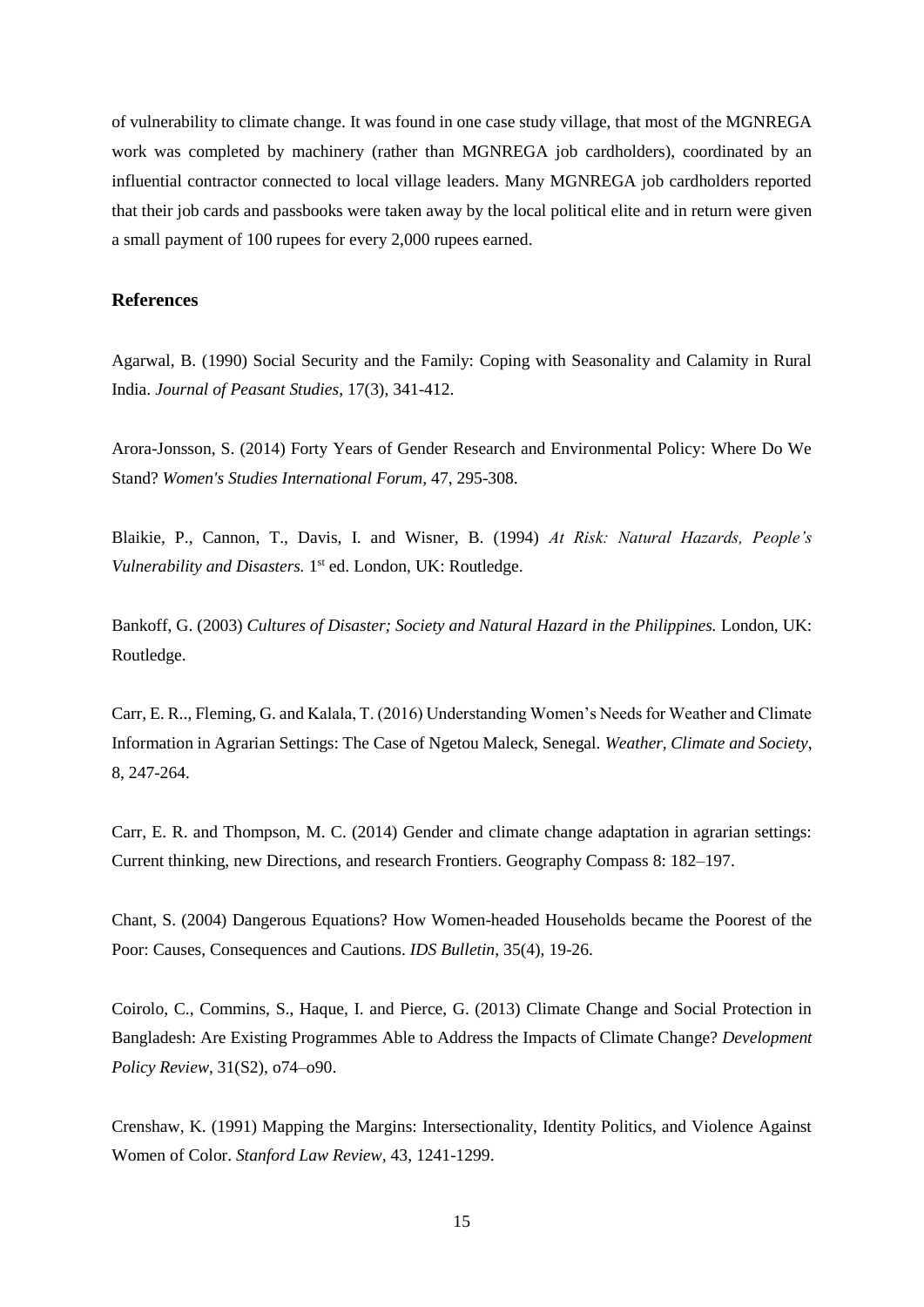Davies, M., Oswald, K. and Mitchell, T. (2009) Climate Change Adaptation, Disaster Risk Reduction and Social Protection. OECD: Pars.

Davies, M., Béné, C., Arnall, A., Tanner, T., Newsham, A. and Coirolo, C. (2013) Promoting Resilient Livelihoods through Adaptive Social Protection: Lessons from 124 programmes in South Asia. Development Policy Review, 31(1), 27-58

Davis, K. (2008) Intersectionality as Buzzword: A Sociology of Science Perspective on What Makes a Feminist Theory Successful. *Feminist Theory*, 9, 67-85.

Eckstein, D., Künzel, V. and Schäfer, L. (2018) *Global Climate Risk Index 2018. Who Suffers Most from Extreme Weather Events? Weather-related Loss Events in 2016 and 1997 to 2016.* German Watch, Bonn.

Elmhirst, R. and Resurrección, B. P. (2008) Gender, Environment and Natural Resource Management: New Dimensions, New Debates. In: Resurreccion, B. P., Elmhirst, R. (Eds.). *Gender and Natural Resource Management: Livelihoods, Mobility and Interventions*. London: Earthscan.

Gelo, O., Braakman, D., and Benetka, G. (2008) Quantitative and Qualitative Research: Beyond the Debate. *Integrative Psychological and Behavioral Science*, 42, 266-290.

Hallegatte, S. and Rozenberg, J. (2017) Climate Change through a Poverty Lens. *Nature Climate Change*, 7, 250-256.

Harvey, P. (2007) Cash-Based Responses in Emergencies. London: Overseas Development Institute. Available at<http://www.odi.org.uk/resources/download/229.pdf>

Heltberg, R. (2007) 'Helping South Asia Cope Better with Natural Disasters: The Role of Social Protection. *Development Policy Review* 25(6), 681-98.

Huynch, P. T. A. and Resurrección, B. P. (2014) Women's Differentiated Vulnerability and Adaptations to Climate-related Agricultural Water Scarcity in Rural Central Vietnam. *Climate and Development*, 6(3), 226-237.

IPCC (2014) *Climate Change 2014: Impacts, Adaptation, and Vulnerability. Part A: Global and Sectoral Aspects.* Contribution of Working Group II to the Fifth Assessment Report of the Intergovernmental Panel on Climate Change [Field, C.B., V.R. Barros, D.J. Dokken, K.J. Mach, M.D. Mastrandrea, T.E. Bilir, M. Chatterjee, K.L. Ebi, Y.O. Estrada, R.C. Genova, B. Girma, E.S. Kissel,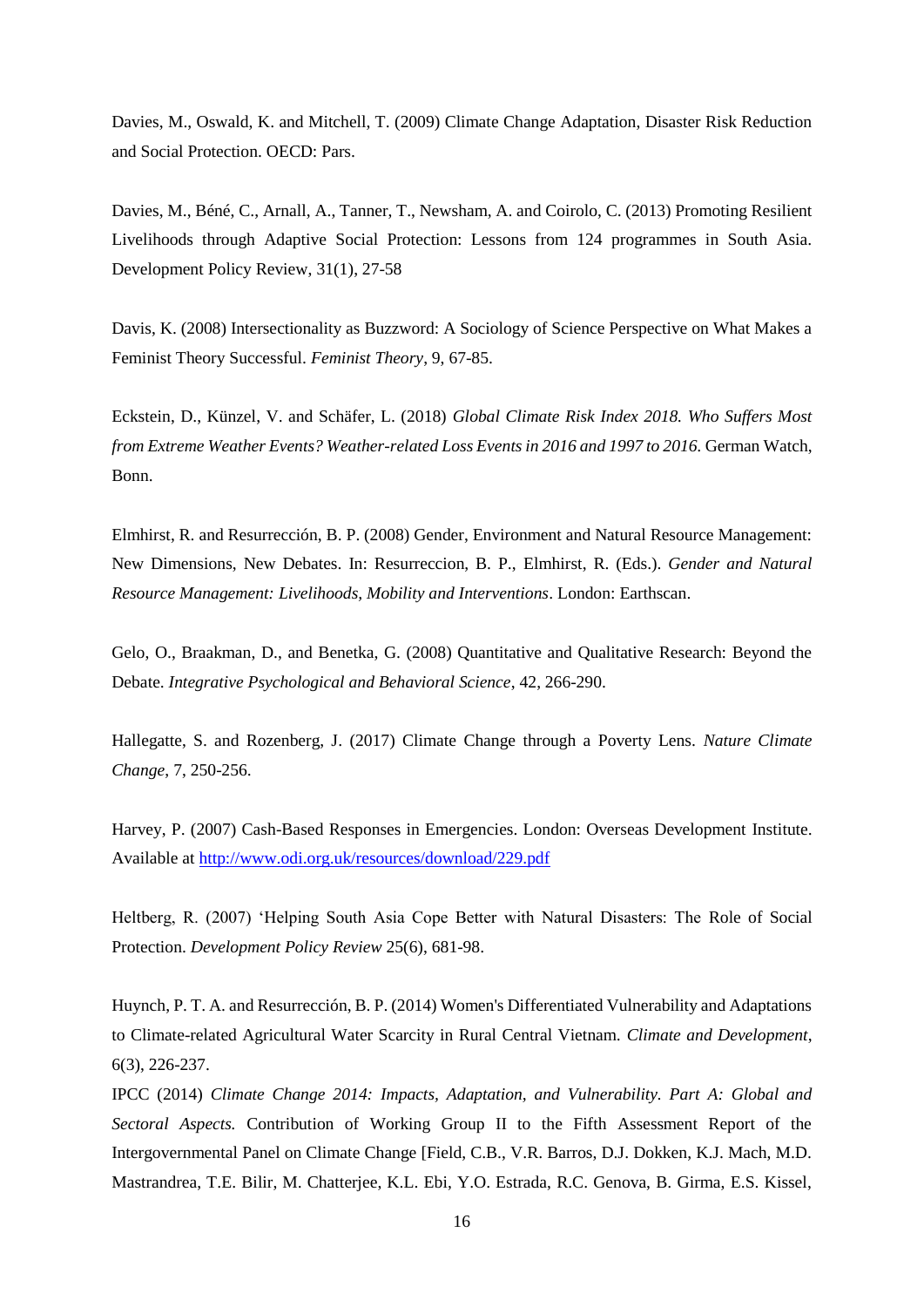A.N. Levy, S. MacCracken, P.R. Mastrandrea, and L.L. White (eds.)]. Cambridge, United Kingdom and New York, NY, USA: Cambridge University Press.

Indian Institute of Science (2017a) *Current Climate Variability Assessment, Climate Change Projections and Identification of 'Climate Hotspot Blocks' for ICRG Blocks Under MGNREGA in Odisha.* Infrastructure for Climate Resilient Growth in India (ICRG) Programme. Indian Institute of Science, Bangalore

Indian Institute of Science (2017b) *Current Climate Variability Assessment, Climate Change Projections and Identification of 'Climate Hotspot Blocks' for ICRG Blocks Under MGNREGA in Bihar.* Infrastructure for Climate Resilient Growth in India (ICRG) Programme. Indian Institute of Science, Bangalore

Indian Institute of Science (2017c) *Current Climate Variability Assessment, Climate Change Projections and Identification of 'Climate Hotspot Blocks' for ICRG Blocks Under MGNREGA in Chattisgarh.* Infrastructure for Climate Resilient Growth in India (ICRG) Programme. Indian Institute of Science, Bangalore

Jackson, C. (2002) Disciplining Gender? *World Development*, 30(3), 497-509.

Kelman, I., Gaillard, J. C. and Mercer, J. (2015) Climate Change's Role in Disaster Risk Reduction's Future: Beyond Vulnerability and Resilience. *International Journal of Disaster Risk Science*, 6(1), 21- 27.

Kumar, N. and Quisumbing, A. (2014) *Gender, Shocks and Resilience*. 2020 Conference Brief 11, Washington, DC: IFPRI.

Kuriakose, A. T., Heltberg, R., Wiseman, W., Costella, C., Cipryk, R. and Cornelius, S. (2013) Climate‐ Responsive Social Protection. *Development Policy Review*, 31 (S2), o19-o34.

Marino, E. and Ribot, J. (2012) Adding Insult to Injury: Climate Change and The Inequities of Climate Intervention. *Global Environmental Change*, 22, 323-328.

Mohanty, C. T. (1988) Under Western Eyes: Feminist Scholarship and Colonial Discourses. *Feminist Review*, 30, 61-88.

Moosa, C. S. and Tuana, N. (2014) Mapping a Research Agenda Concerning Gender and Climate Change: A Review of the Literature. *Hypatia*, 29(3), 677-694.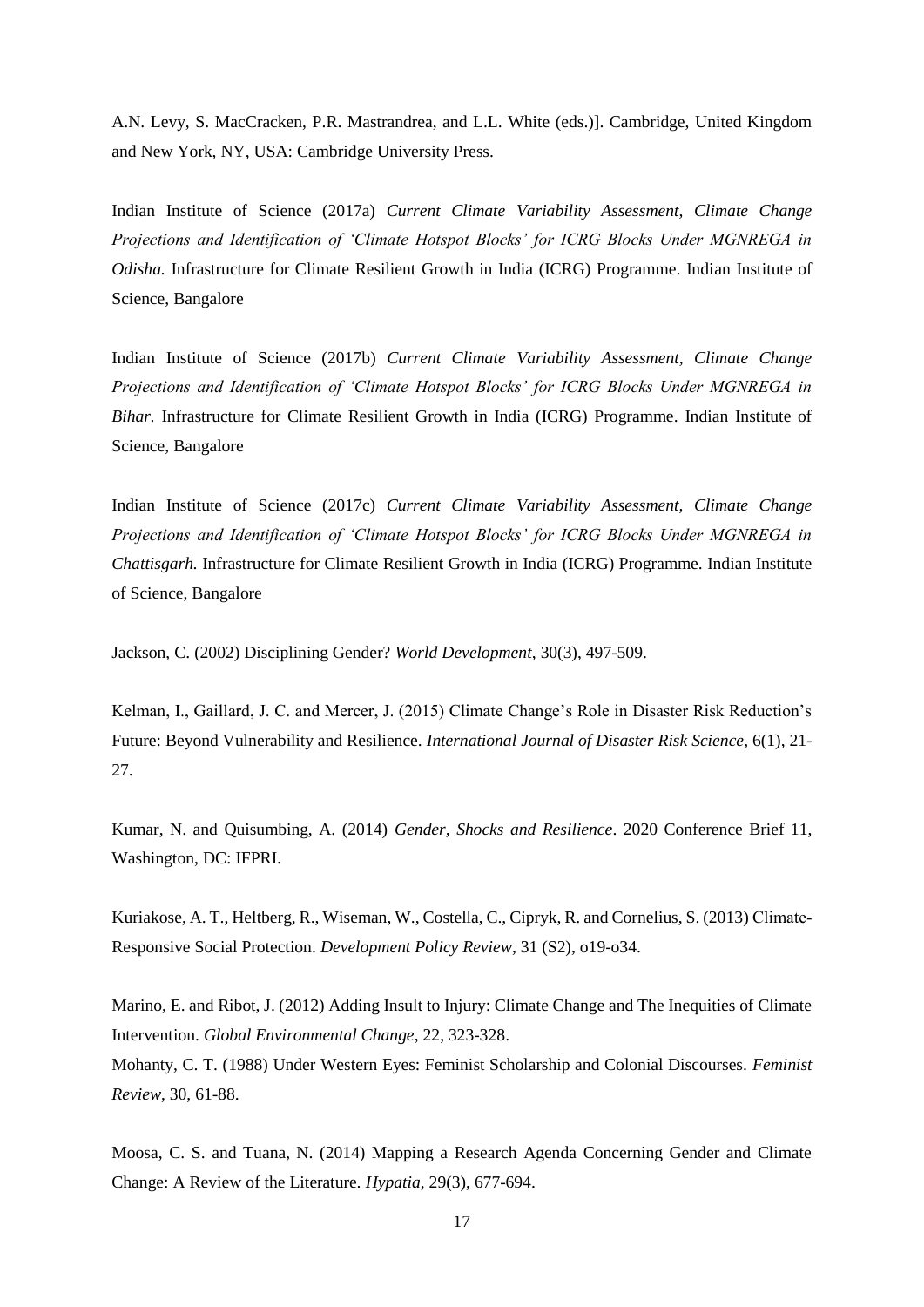Nelson, V. and Stathers, T. (2009) Resilience, Power, Culture, and Climate: A Case study from Semiarid Tanzania, and New Research Directions. *Gender and Development*, 17(1), 81-94.

Nelson, V., Meadows, K., Cannon, T., Morton, J. and Martin, A. (2002) Uncertain Predictions, Invisible Impacts, and the Need to Mainstream Gender in Climate Change Adaptations. *Gender and Development,* 10(2), 51-59.

Nightingale, A. J. (2011) Bounding Difference: Intersectionality and the Material Production of Gender, Caste. Class and Environment in Nepal. *Geoforum*, 42, 153-162.

Nightingale, A. J. (2017) Environment and Gender. *The International Encyclopaedia of Geography*, 1- 13.

Osbourne, N. (2015) Intersectionality and Kyriarchy: A Framework for Approaching Power and Social Justice in Planning and Climate Change Adaptation. *Planning Theory*, 14(2), 130-151.

Patton, M. Q. (2002) *Qualitative Research and Evaluation Methods* (3rd ed.). Thousand Oaks, CA, Sage.

Ravera, F., Mart**í**n-Lop**é**z, B., Pascual, U. and Drucker, A. (2016) The Diversity of Fendered Adaptation Strategies to Climate Change of Indian farmers: A Feminist Intersectional Approach. *Ambio*, 45(3), S335–S351.

Resurrección, B. P. (2013) Persistent Women and Environment Linkages in Climate Change and Sustainable Development Agendas. *Women's Studies International Forum*, 40, 33-43.

Rossi, A. and Lambrou, Y. (2008) *Gender and Equity Issues in Liquid Biofuels Production: Minimising the Risks to Maximise the Opportunities*. Rome: Food and Agriculture Organisation. Available at: <ftp://ftp.fao.org/docrep/fao/010/ai503e/ai503e00.pdf>

Samaj Pragati Sahayog (2016) *Scoping Study on Infrastructure for Climate Resilient Growth through MGNREGA*.

Seager, J. (2009) Death by Degrees: Taking a Feminist Hard Look at the 2° Climate Policy. *Kvinder, Køn and Forskning*, 3, 11-21.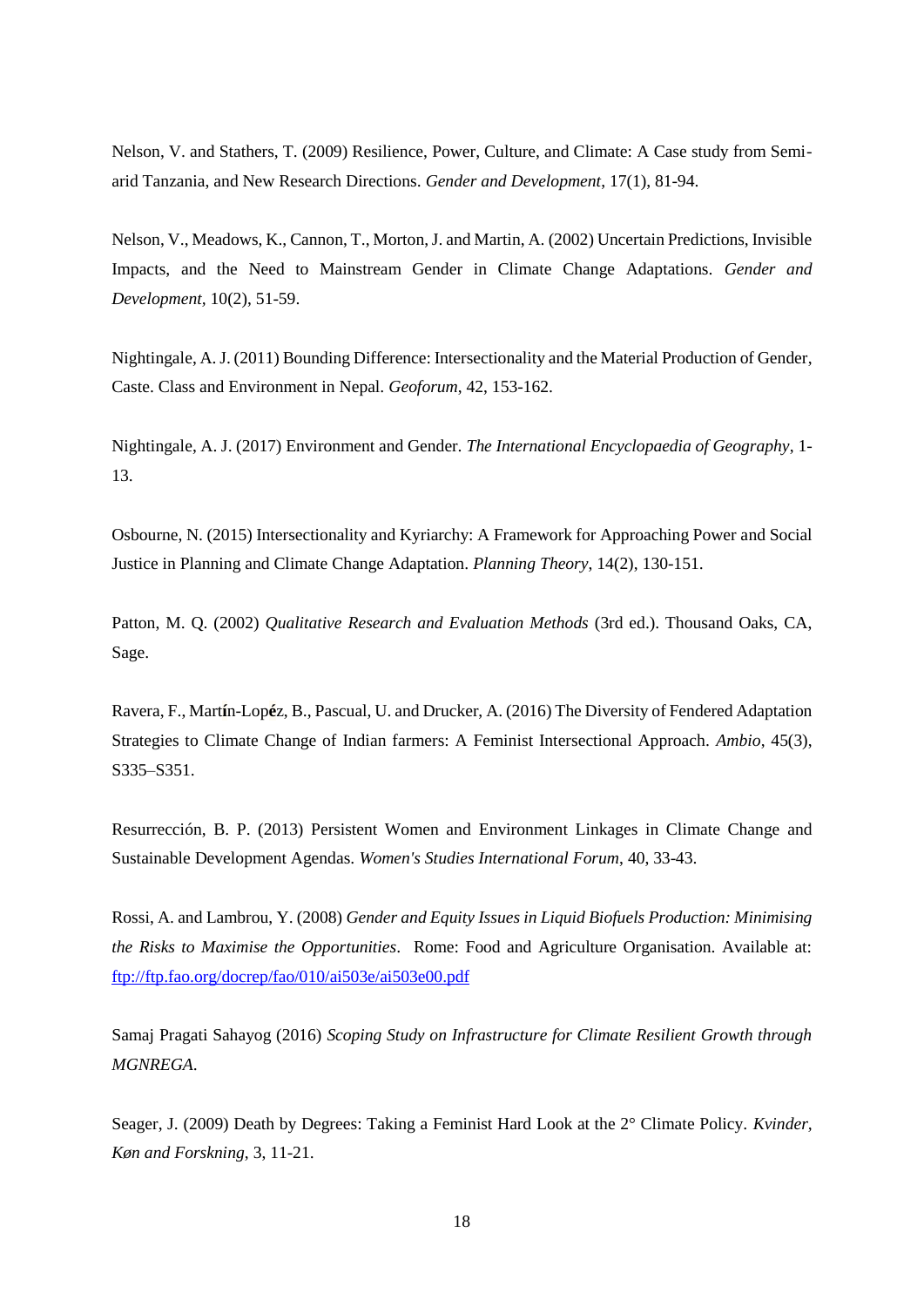Sen, A. (1990) Gender and Cooperative conflicts. In: Tinker, I. (ed) *Persistent Inequalities: Women and World Development.* New York, USA: Oxford University Press, 123-149.

Stirbu, M. (2010) *Climate Change, Children and Youth in Cambodia: Successes, Challenges and policy implications, Children in a Changing Climate*. UNICEF Policy Brief. New York: UNICEF. Available at[:http://www.childreninachangingclimate.org/database/ids/Publications/IDSPolicyReport\\_WEB\\_PD](http://www.childreninachangingclimate.org/database/ids/Publications/IDSPolicyReport_WEB_PDF.pdf) [F.pdf](http://www.childreninachangingclimate.org/database/ids/Publications/IDSPolicyReport_WEB_PDF.pdf)

Sultana, F. (2010) Living in Hazardous Waterscapes: Gendered Vulnerabilities and Experiences of Floods and Disasters*. Environmental Hazards*, 9, 43-53.

Sultana, F. (2014) Gendering Climate Change: Geographical Insights. *The Professional Geographer*, 66, 372-381.

Thompson-Hall, M., Carr, E. R. and Pascual, U. (2016) Enhancing and Expanding Intersectional Research for Climate Change Adaptation in Agrarian Settings. *Ambio*, 45(3), S373-S38. Tschakert, P. (2012) From Impacts to Embodied Experiences: Tracing Political Ecology in Climate Change Research. *Geograf. Tidsskr*, 112, 144-158.

Tschakert, P. and M. Machado (2012) Gender Justice and Rights in Climate Change Adaptation: Opportunities and Pitfalls. Ethics and Social Welfare, 6, 275-289.

Valentine, G. (2001) At the Drawing Board: Developing a Research Design. In: Limb, M. and Dwyer, C. (eds.) *Qualitative Methodologies for Geographers: Issues and Debates*. London, UK: Arnold, 41- 54.

Wisner, B., Blaikie, P., Cannon, T. and Davis, I. (2004) *At Risk: Natural Hazards, People's* Vulnerability and Disasters. 2<sup>nd</sup> ed. London, UK: Routledge.

Yin, R. K. (2009) *Case Study Research: Design and Methods.* 5th ed. London, UK: Sage.

**.** 

<sup>&</sup>lt;sup>i</sup> In the poverty scenario with maximum climate impacts (see Hallegatte and Rozenberg, 2017).

ii It legally guarantees the provision of 100 days of labour with a minimum salary fixed by the state to every rural household that requests it. This employment is then directed towards the creation of durable assets and works that lead to the enhancement of ecosystem services (e.g. afforestation, micro and minor irrigation works).

iii See Davies et al. (2009) for a discussion on the benefits and challenges of social protection for adaptation to climate change.

 $\mu$ <sup>iv</sup> See Davies et al. (2013) for an in-depth understanding of the Protection-Prevention-Promotion-Transformation categories.